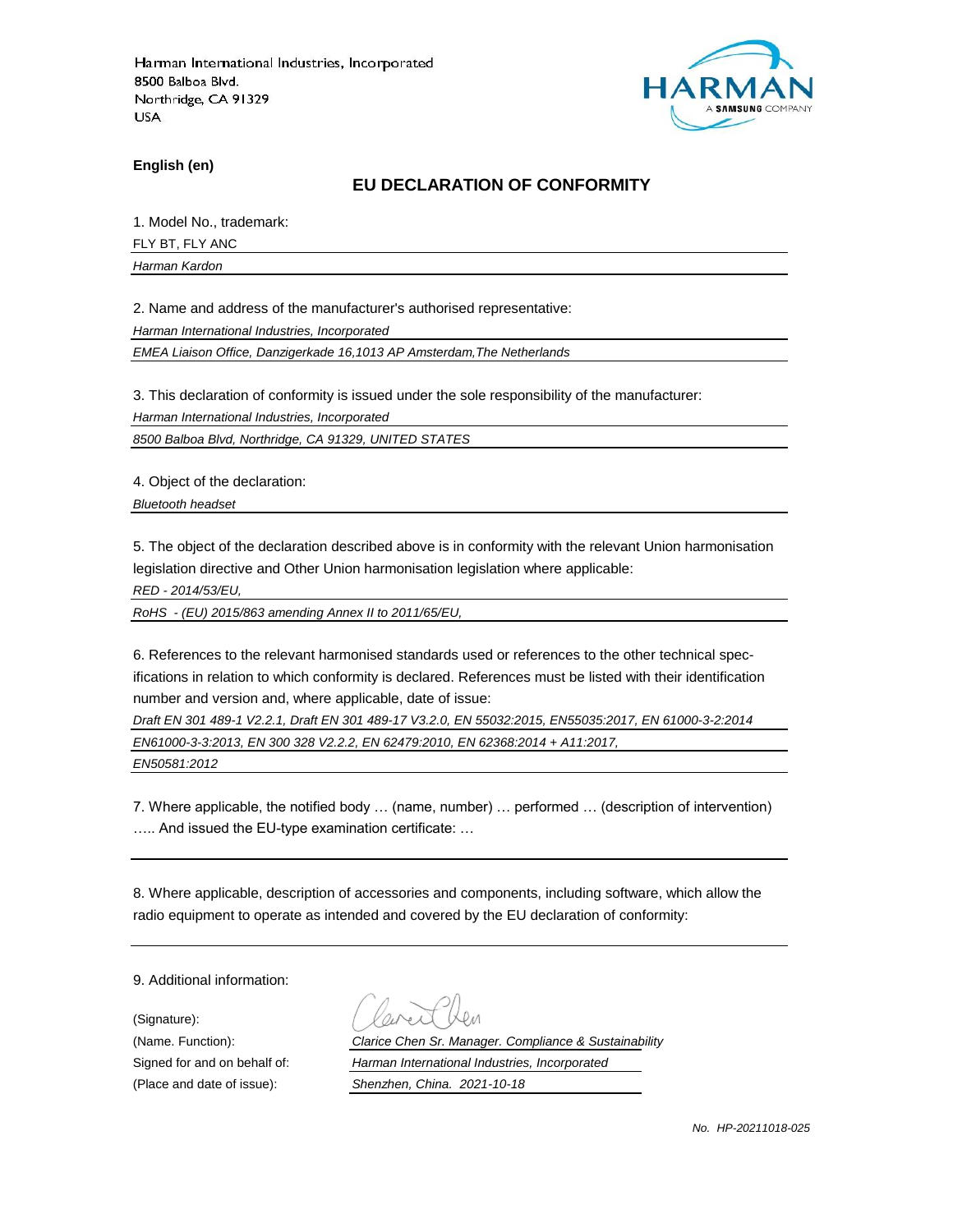

#### **UK DECLARATION OF CONFORMITY**

1. Model No., trademark:

*FLY BT, FLY ANC Harman Kardon*

2. Name and address of the manufacturer's authorised representative:

*Harman International Industries, Incorporated*

*Ground Floor, Westside 2, London Road, Apsley, Hemel Hempstead, Hertfordshire, HP3 9TD, United Kingdom.*

3. This declaration of conformity is issued under the sole responsibility of the manufacturer: *Harman International Industries, Incorporated 8500 Balboa Blvd, Northridge, CA 91329, UNITED STATES*

4. Object of the declaration:

*Bluetooth headset*

5. The object of the declaration described above is in conformity with the relevant Union harmonisation legislation directive and Other Union harmonisation legislation where applicable:

*Radio Equipment Regulations 2017*

*The Restriction of the Use of Certain Hazardous Substances in Electrical and Electronic Equipment Regulations 2012*

6. References to the relevant harmonised standards used or references to the other technical specifications in relation to which conformity is declared. References must be listed with their identification number and version and, where applicable, date of issue:

*Draft EN 301 489-1 V2.2.1, Draft EN 301 489-17 V3.2.0, EN 55032:2015, EN55035:2017, EN 61000-3-2:2014 EN61000-3-3:2013, EN 300 328 V2.2.2, EN 62479:2010, EN 62368:2014 + A11:2017, EN50581:2012*

7. Where applicable, the notified body … (name, number) … performed … (description of intervention) ….. And issued the EU-type examination certificate: …

8. Where applicable, description of accessories and components, including software, which allow the radio equipment to operate as intended and covered by the EU declaration of conformity:

9. Additional information:

(Signature):

(Name. Function): *Clarice Chen Sr. Manager. Compliance & Sustainability* Signed for and on behalf of: *Harman International Industries, Incorporated* (Place and date of issue): *Shenzhen, China. 2021-10-18*

*No. HP-20211018-025*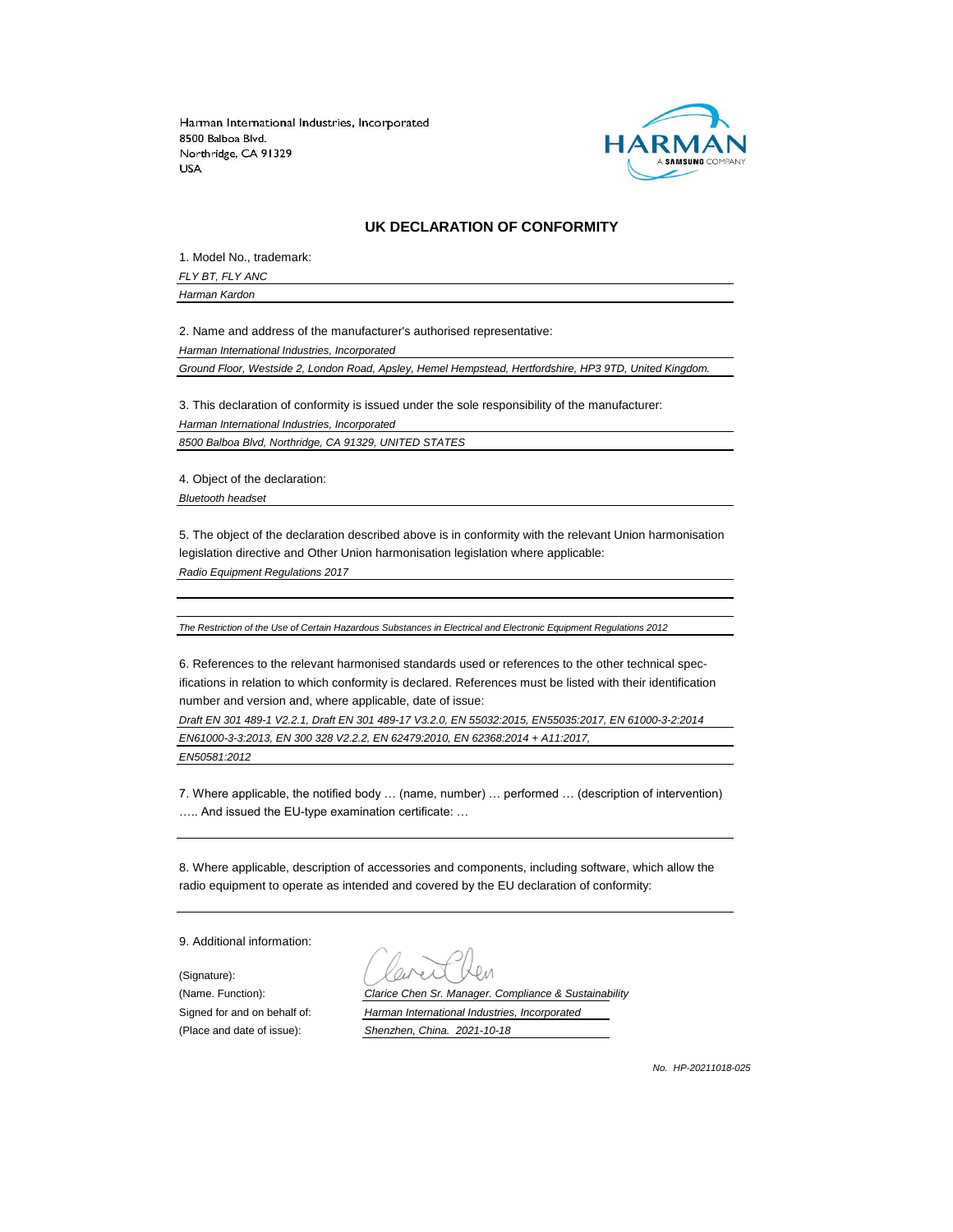

**Български (bg)**

#### **ЕС ДЕКЛАРАЦИЯ ЗА СЪОТВЕТСТВИЕ**

1.Модел No., търговска марка :

FLY BT, FLY ANC

*Harman Kardon*

2. Име и адрес на производителя или на неговия упълномощен представител:

*Harman International Industries, Incorporated*

*EMEA Liaison Office, Danzigerkade 16,1013 AP Amsterdam,The Netherlands*

3. Настоящата декларация за съответствие е издадена на отговорността на производителя:

*Harman International Industries, Incorporated*

*8500 Balboa Blvd, Northridge, CA 91329, UNITED STATES*

4. Предмет на декларацията:

*Bluetooth headset*

5. Предметът на декларацията, описан по-горе, отговаря на съответното законодателство на Съюза за хармонизация Директива и Друго законодателство на Съюза за хармонизация, когато е приложимо: *RED - 2014/53/EU,*

*RoHS - (EU) 2015/863 amending Annex II to 2011/65/EU,*

6. Позоваване на използваните хармонизирани стандарти или позоваване на други технически спецификации, по отно отношение на които се декларира съответствие.При позоваването трябва да се посочва техният идентификационен номер и версията им и,ако е приложимо,дата на издаване: *Draft EN 301 489-1 V2.2.1, Draft EN 301 489-17 V3.2.0, EN 55032:2015, EN55035:2017, EN 61000-3-2:2014 EN61000-3-3:2013, EN 300 328 V2.2.2, EN 62479:2010, EN 62368:2014 + A11:2017, EN50581:2012*

7. Когато е приложимо, нотифицираният орган… (наименование, номер)… извърши … (описание на извършеното) … и издаде сертификата за ЕС изследване на типа: …

8. Когато е приложимо, описание на принадлежностите и компонентите, включително софтуер, които позволяват на радиосъоръжението да работи по предназначение и които са обхванати от ЕС декларацията за съответствие:

9. Допълнителна информация:

(подпис):

(място и дата на издаване): *Shenzhen, China. 2021-10-18*

aren Chen

(име, длъжност): *Clarice Chen Sr. Manager. Compliance & Sustainability*

Подписано за и от името на: *Harman International Industries, Incorporated*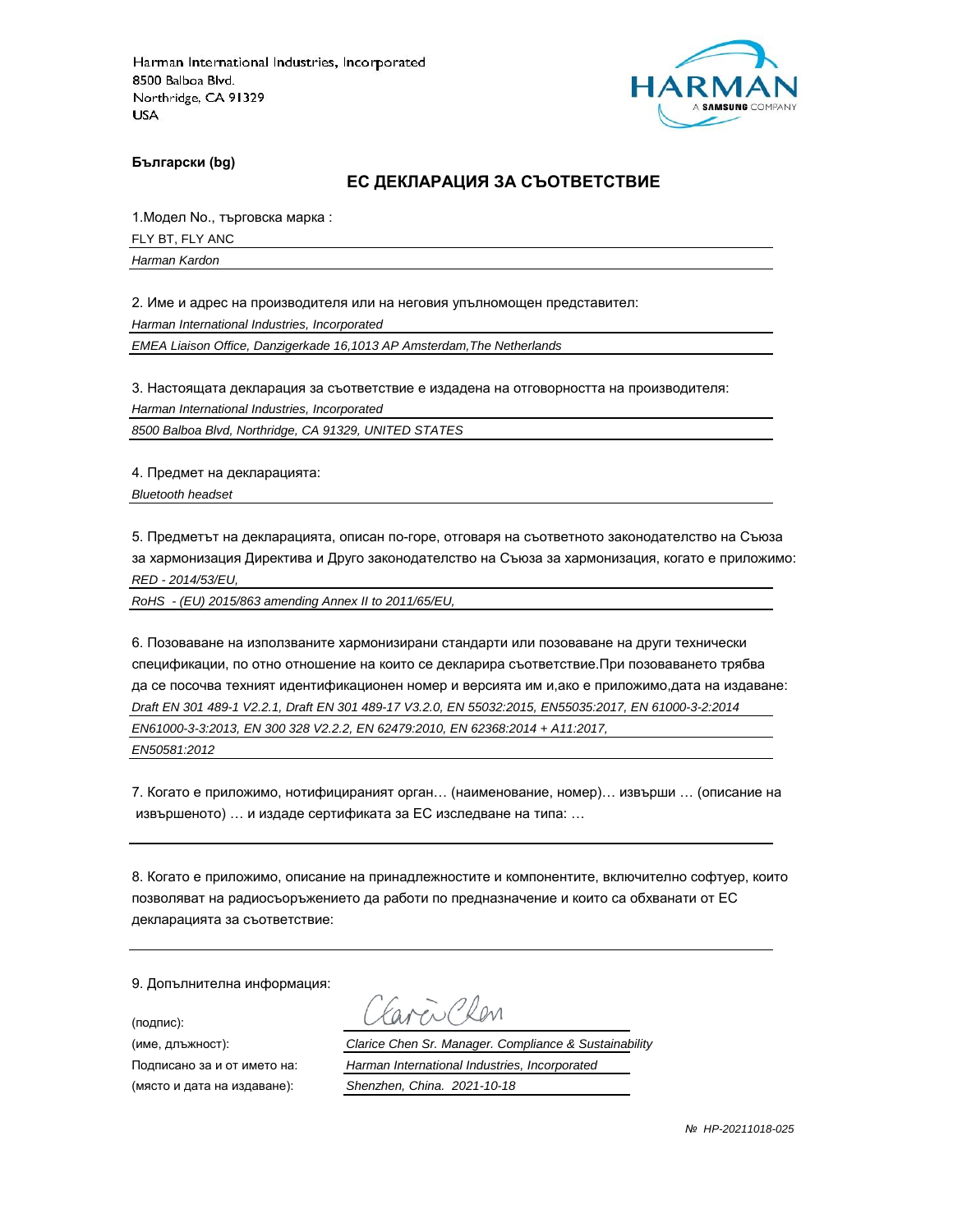

**Deutsch (de)**

# **EU-KONFORMITÄTSERKLÄRUNG**

1. Modell Nr., Handelsmarke:

FLY BT, FLY ANC

*Harman Kardon*

2. Name und Anschrift des Herstellers oder seines Bevollmächtigten:

*Harman International Industries, Incorporated*

*EMEA Liaison Office, Danzigerkade 16,1013 AP Amsterdam,The Netherlands*

3. Die alleinige Verantwortung für die Ausstellung dieser Konformitätserklärung trägt der Hersteller:

*Harman International Industries, Incorporated*

*8500 Balboa Blvd, Northridge, CA 91329, UNITED STATES*

4. Gegenstand der Erklärung

*Bluetooth headset*

5. Der oben beschriebene Gegenstand der Erklärung erfüllt die einschlägigen Harmonisierungsrecht -svorschriften der Union Richtlinie und gegebenenfalls weitere Harmonisierungsrechtsvorschriften der Union: *RED - 2014/53/EU,*

*RoHS - (EU) 2015/863 amending Annex II to 2011/65/EU,*

6.Angabe der einschlägigen harmonisierten Normen, die zugrunde gelegt wurden, oder Angabe der anderen technischen Spezifikationen, bezüglich derer die Konformität erklärt wird: Dabei müssen die jeweilige Kennnummer,die angewandte Fassung und gegebenenfalls das Ausgabedatum angegeben werden: *Draft EN 301 489-1 V2.2.1, Draft EN 301 489-17 V3.2.0, EN 55032:2015, EN55035:2017, EN 61000-3-2:2014 EN61000-3-3:2013, EN 300 328 V2.2.2, EN 62479:2010, EN 62368:2014 + A11:2017, EN50581:2012*

7. Falls zutreffend — Die notifizierte Stelle … (Name, Kennnummer) hat … (Beschreibung ihrer Mitwirkung) … und folgende EU-Baumusterprüfbescheinigung ausgestellt:

8.Falls vorhanden — Beschreibung des Zubehörs und der Bestandteile einschließlich Software,die den bestimmungsgemäßen Betrieb der Funkanlage ermöglichen und von der EU-Konformitätserklärung erfasst werden:

9. Zusatzangaben

(Unterschrift):

(Name, Funktion): *Clarice Chen Sr. Manager. Compliance & Sustainability* Unterzeichnet und im Namen von: *Harman International Industries, Incorporated* (Ort und Datum der Ausstellung): *Shenzhen, China. 2021-10-18*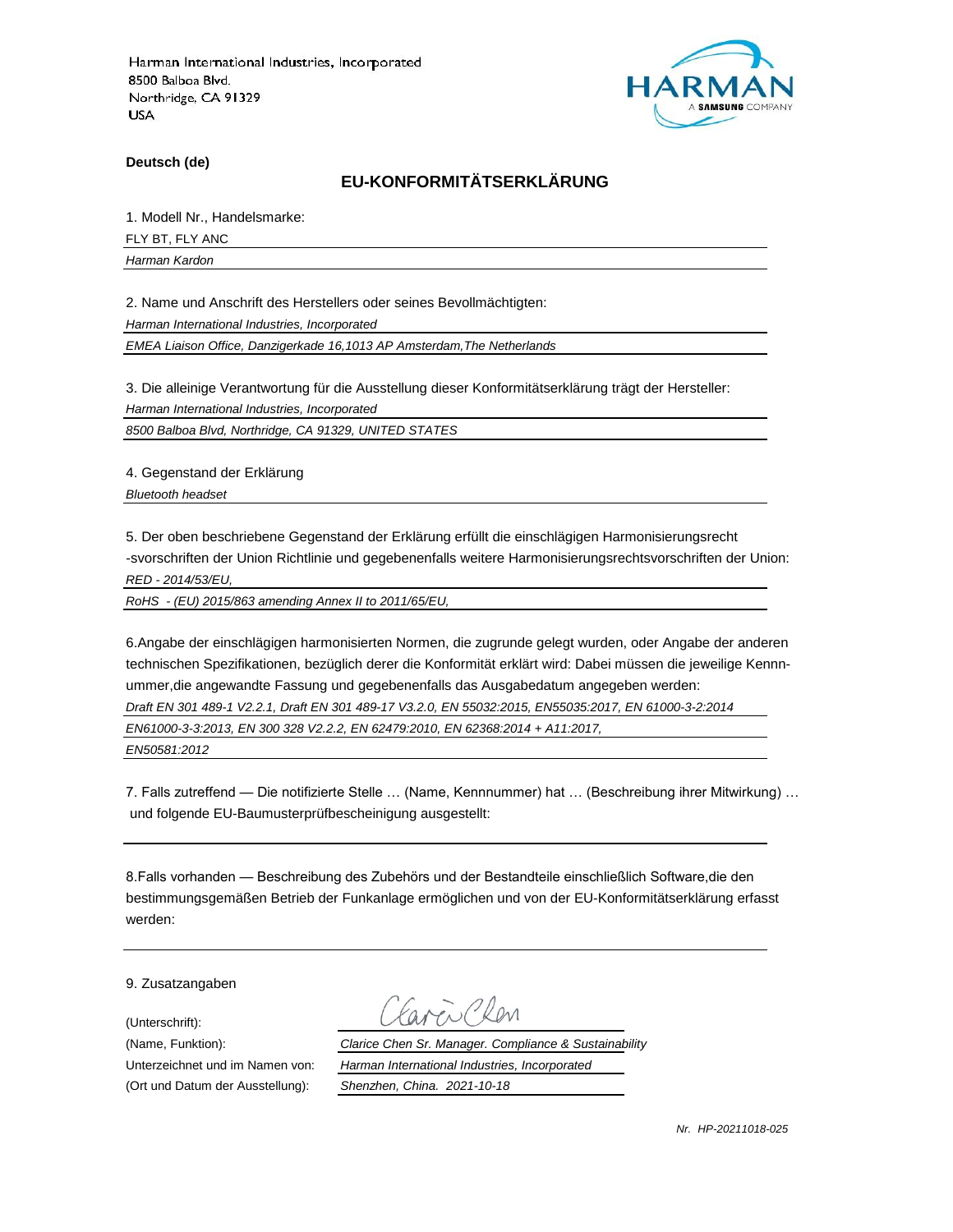

**Hrvatski (hr)**

#### **EU IZJAVA O SUKLADNOSTI**

1.Model br.,marka

FLY BT, FLY ANC

*Harman Kardon*

2. Ime i adresa proizvođača ili njegovog ovlaštenog zastupnika:

*Harman International Industries, Incorporated*

*EMEA Liaison Office, Danzigerkade 16,1013 AP Amsterdam,The Netherlands*

3. Za izdavanje ove izjave o sukladnosti odgovoran je isključivo proizvođač:

*Harman International Industries, Incorporated*

*8500 Balboa Blvd, Northridge, CA 91329, UNITED STATES*

4. Predmet izjave:

*Bluetooth headset*

5. Prethodno opisani predmet izjave u skladu je s relevantnim zakonodavstvom Unije o usklađivanju i drugim zakonodavstvom Unije o usklađivanju prema potrebi:

*RED - 2014/53/EU,*

*RoHS - (EU) 2015/863 amending Annex II to 2011/65/EU,*

6. Upućivanja na odgovarajuće usklađene norme koje se upotrebljavaju ili upućivanje na druge tehničke specifikacije u odnosu na koje se deklarira sukladnost. Upućivanja moraju biti navedena s identifikacijskim brojem i verzijom te, prema potrebi, datumom izdavanja:

*Draft EN 301 489-1 V2.2.1, Draft EN 301 489-17 V3.2.0, EN 55032:2015, EN55035:2017, EN 61000-3-2:2014 EN61000-3-3:2013, EN 300 328 V2.2.2, EN 62479:2010, EN 62368:2014 + A11:2017,* 

*EN50581:2012*

7.Prema potrebi, prijavljeno tijelo ... (naziv, broj) … provelo je … (opis intervencije) … i izdalo potvrdu o EU ispitivanju tipa:

8. Prema potrebi, opis dodatne opreme i sastavnica, uključujući softver, koji omogućuju normalan rad radijske opreme koji je obuhvaćen EU izjavom o sukladnosti:

9. Dodatne informacije:

(potpis):

(ime, funkcija) *Clarice Chen Sr. Manager. Compliance & Sustainability* Potpisano za i u ime: *Harman International Industries, Incorporated* (mjesto i datum izdavanja): *Shenzhen, China. 2021-10-18*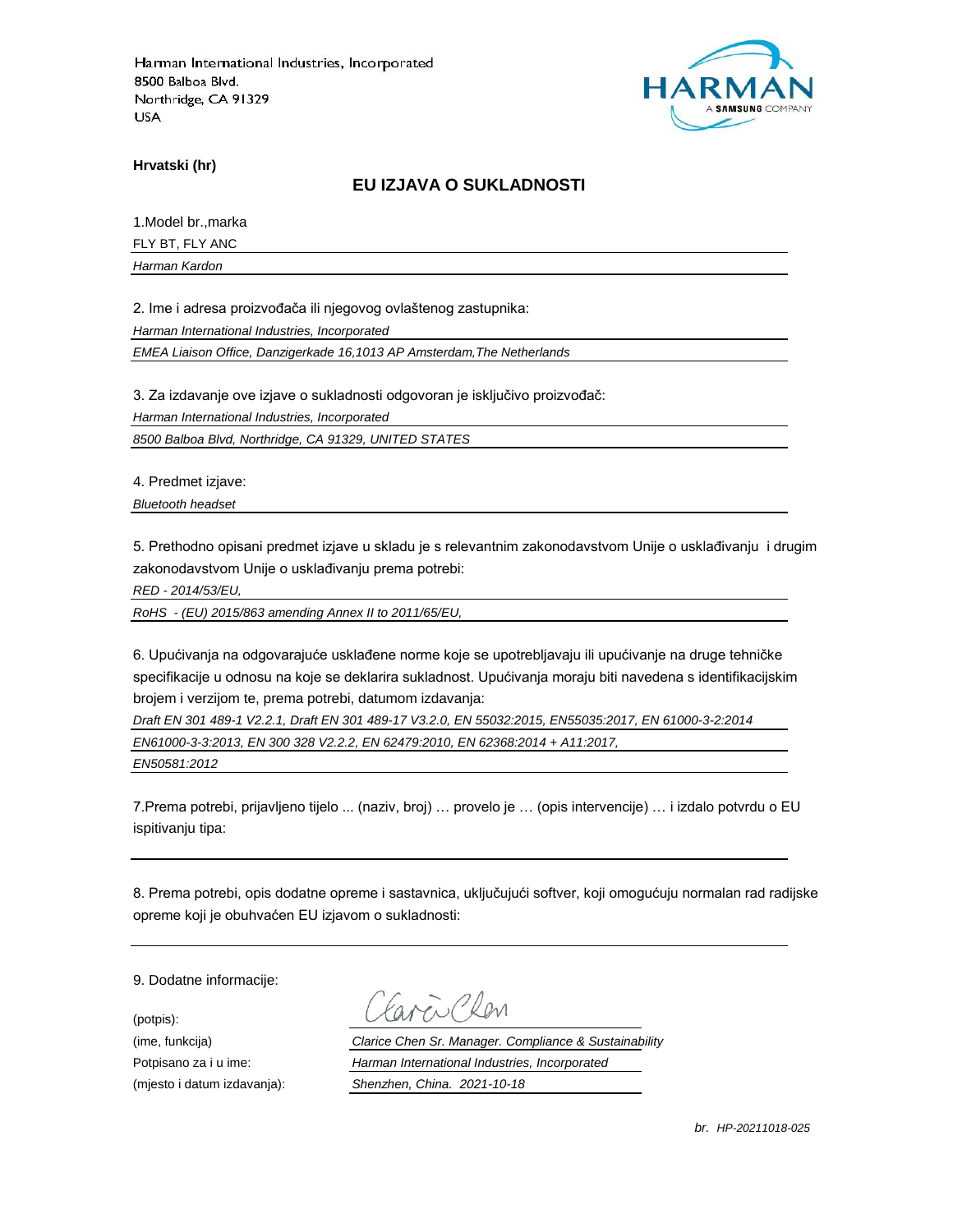

**čeština (cs)**

# **EU PROHLÁŠENÍ O SHODĚ**

1. Model č.,ochranná známka: FLY BT, FLY ANC

*Harman Kardon*

2. Jméno a adresa výrobce nebo jeho zplnomocněného zástupce:

*Harman International Industries, Incorporated*

*EMEA Liaison Office, Danzigerkade 16,1013 AP Amsterdam,The Netherlands*

3. Toto prohlášení o shodě se vydává na výhradní odpovědnost výrobce:

*Harman International Industries, Incorporated*

*8500 Balboa Blvd, Northridge, CA 91329, UNITED STATES*

4. Předmět prohlášení:

*Bluetooth headset*

5. Výše popsaný předmět prohlášení je ve shodě s příslušnými harmonizovanými právními předpisy Unie a náležitých případech další harmonizované právní předpisy Unie:

*RED - 2014/53/EU,*

*RoHS - (EU) 2015/863 amending Annex II to 2011/65/EU,*

6. Odkazy na příslušné harmonizované normy, které byly použity, nebo na jiné technické specifikace, na jejichž základě se shoda prohlašuje. Odkazy se uvedou s jejich identifikačním číslem a verzí a v příslušných případech rovněž s datem vydání:

*Draft EN 301 489-1 V2.2.1, Draft EN 301 489-17 V3.2.0, EN 55032:2015, EN55035:2017, EN 61000-3-2:2014 EN61000-3-3:2013, EN 300 328 V2.2.2, EN 62479:2010, EN 62368:2014 + A11:2017, EN50581:2012*

7. Případně: oznámený subjekt ... (název, číslo) … provedl … (popis opatření) … a vydal certifikát EU přezkoušení typu:

8.V příslušných případech popis příslušenství a součástí, včetně softwaru, které umožňují zamýšlené fungování rádiového zařízení v souladu s EU prohlášením o shodě:

9. Další informace:

(podpis):

(jméno, funkce): *Clarice Chen Sr. Manager. Compliance & Sustainability* Podepsáno za a jménem: *Harman International Industries, Incorporated* (místo a datum vydání): *Shenzhen, China. 2021-10-18*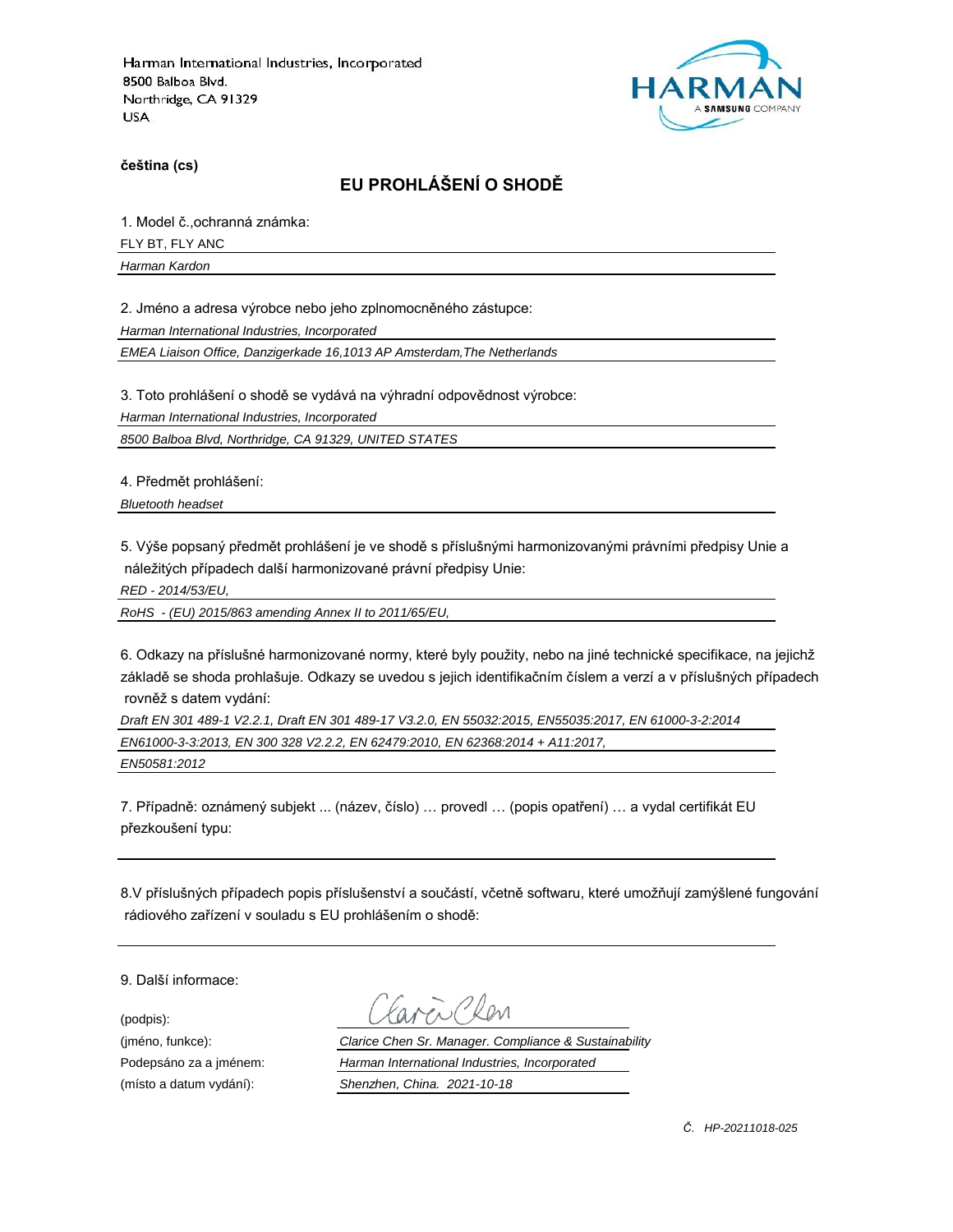

**eesti keel (et)**

#### **ELI VASTAVUSDEKLARATSIOON**

1. Tootenumber,kaubamärk:

FLY BT, FLY ANC

*Harman Kardon*

2. Tootja või tema volitatud esindaja nimi ja aadress:

*Harman International Industries, Incorporated*

*EMEA Liaison Office, Danzigerkade 16,1013 AP Amsterdam,The Netherlands*

3. Käesolev vastavusdeklaratsioon on välja antud tootja ainuvastutusel:

*Harman International Industries, Incorporated*

*8500 Balboa Blvd, Northridge, CA 91329, UNITED STATES*

4. Deklareeritav toode:

*Bluetooth headset*

5. Ülalkirjeldatud deklareeritav toode on kooskõlas asjakohaste liidu ühtlustamisõigusaktidega ja Muud liidu ühtlustamisõigusaktid (vajaduse korral):

*RED - 2014/53/EU,*

*RoHS - (EU) 2015/863 amending Annex II to 2011/65/EU,*

6. Viited kasutatud harmoneeritud standarditele või muudele tehnilistele kirjeldustele, millele vastavust deklareeritakse. Viidetele peab lisama nende identifitseerimisnumbri ja versiooni ning vajaduse korral väljaandmise kuupäeva:

*Draft EN 301 489-1 V2.2.1, Draft EN 301 489-17 V3.2.0, EN 55032:2015, EN55035:2017, EN 61000-3-2:2014 EN61000-3-3:2013, EN 300 328 V2.2.2, EN 62479:2010, EN 62368:2014 + A11:2017, EN50581:2012*

7.Vajaduse korral: teavitatud asutus … (nimi, number) … teostas … (tegevuse kirjeldus) … ja andis välja Eli tüübihindamistõendi:

8.Vajaduse korral selliste tarvikute ja osade, samuti tarkvara kirjeldus, mis võimaldavad raadioseadet kasutada ettenähtud otstarbel ja kooskõlas ELi vastavusdeklaratsiooniga:

9. Lisateave:

(allkiri):

(nimi, ametinimetus): *Clarice Chen Sr. Manager. Compliance & Sustainability* Alla kirjutanud (kelle poolt/nimel): *Harman International Industries, Incorporated* (väljaandmise koht ja kuupäev): *Shenzhen, China. 2021-10-18*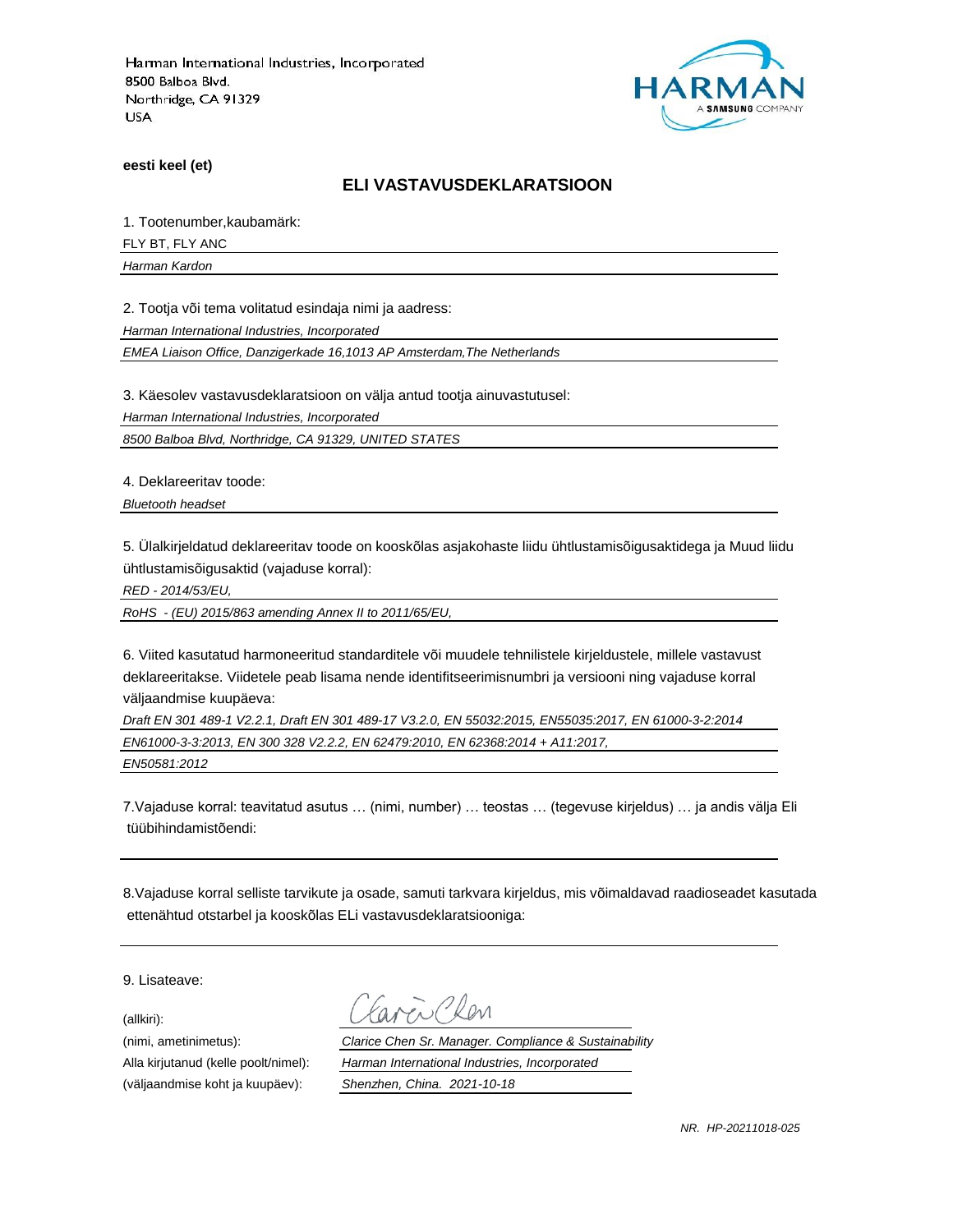

**español (es)**

### **DECLARACIÓN UE DE CONFORMIDAD**

1. Nombre del Modelo,marca:

FLY BT, FLY ANC

*Harman Kardon*

2. Nombre y dirección del fabricante o de su representante autorizado:

*Harman International Industries, Incorporated*

*EMEA Liaison Office, Danzigerkade 16,1013 AP Amsterdam,The Netherlands*

3. La presente declaración de conformidad se expide bajo la exclusiva responsabilidad del fabricante.

*Harman International Industries, Incorporated*

*8500 Balboa Blvd, Northridge, CA 91329, UNITED STATES*

4. Objeto de la declaración:

*Bluetooth headset*

5. El objeto de la declaración descrito anteriormente es conforme con la legislación de armonización pertinente de la Unión y Otra legislación de armonización de la Unión, cuando sea aplicable:

*RED - 2014/53/EU,*

*RoHS - (EU) 2015/863 amending Annex II to 2011/65/EU,*

6.Referencias a las normas armonizadas pertinentes utilizadas o referencias a las otras especificaciones técnicas en relación con las cuales se declara la conformidad. Las referencias se enumerarán con su número de identificación y su versión y, en su caso, la fecha de emisión:

*Draft EN 301 489-1 V2.2.1, Draft EN 301 489-17 V3.2.0, EN 55032:2015, EN55035:2017, EN 61000-3-2:2014 EN61000-3-3:2013, EN 300 328 V2.2.2, EN 62479:2010, EN 62368:2014 + A11:2017,* 

*EN50581:2012*

7. Cuando proceda: El organismo notificado … (nombre, número) … ha efectuado … (descripción de la intervención) … y expedido el certificado de examen UE de tipo:

8. Cuando proceda, descripción de los accesorios y componentes, incluido el software, que permiten que el equipo radioeléctrico funcione como estaba previsto y esté amparado por la declaración UE de conformidad:

9. Información adicional:

(Firma):

Clen

(nombre, cargo): *Clarice Chen Sr. Manager. Compliance & Sustainability* Firmado en nombre de: *Harman International Industries, Incorporated* (lugar y fecha de expedición): *Shenzhen, China. 2021-10-18*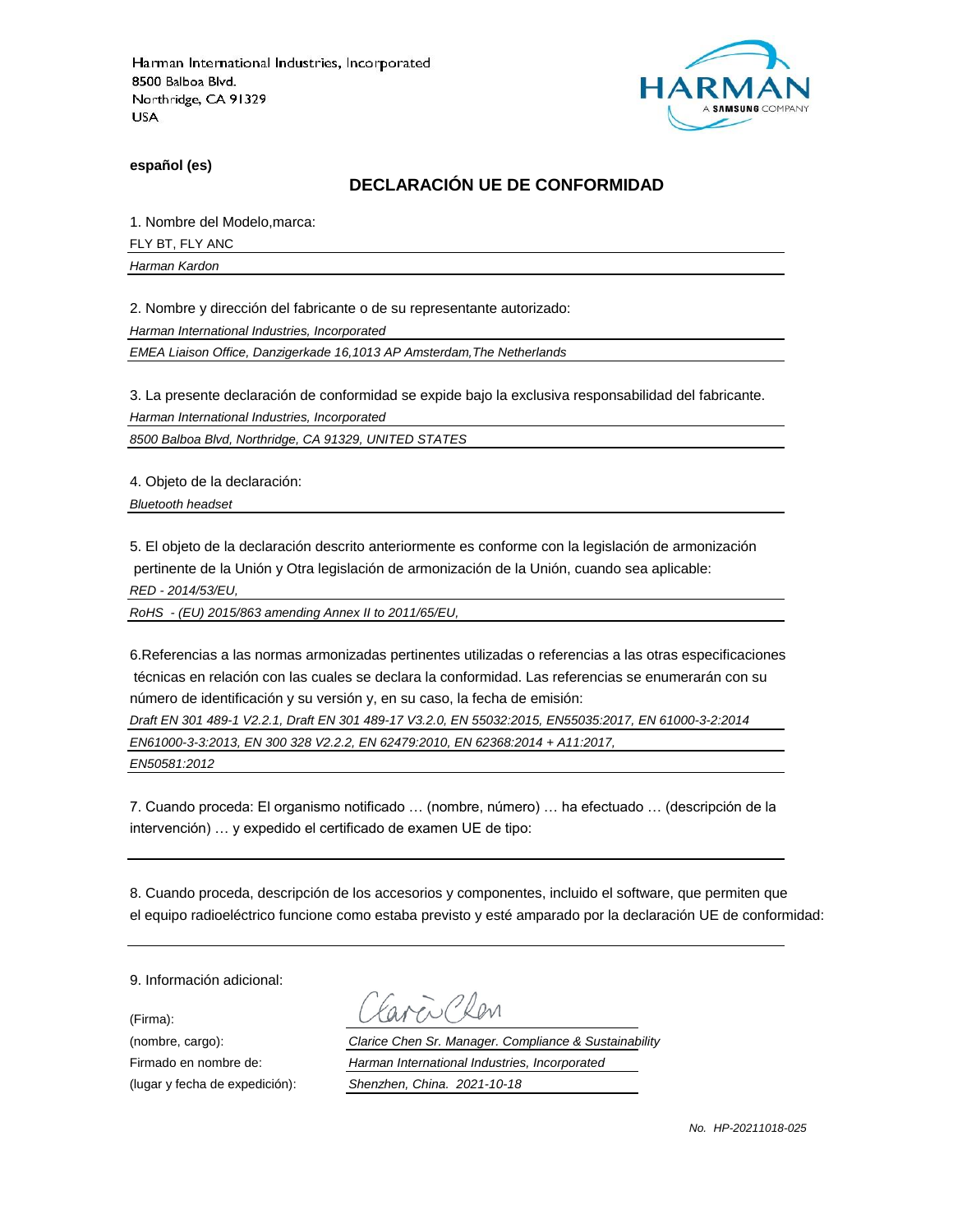

**italiano (it)**

## **DICHIARAZIONE DI CONFORMITÀ UE**

1. Modello n.,brand:

FLY BT, FLY ANC

*Harman Kardon*

2. Nome e indirizzo del fabbricante o del suo rappresentante autorizzato:

*Harman International Industries, Incorporated*

*EMEA Liaison Office, Danzigerkade 16,1013 AP Amsterdam,The Netherlands*

3. La presente dichiarazione di conformità è rilasciata sotto l'esclusiva responsabilità del fabbricante:

*Harman International Industries, Incorporated*

*8500 Balboa Blvd, Northridge, CA 91329, UNITED STATES*

4. Oggetto della dichiarazione:

*Bluetooth headset*

5. L'oggetto della dichiarazione di cui sopra è conforme alla pertinente normativa di armonizzazione dell'Unione e Se del caso, altre normative di armonizzazione dell'Unione:

*RED - 2014/53/EU,*

*RoHS - (EU) 2015/863 amending Annex II to 2011/65/EU,*

6. Riferimento alle pertinenti norme armonizzate utilizzate o riferimenti alle altre specifiche tecniche in relazione alle quali è dichiarata la conformità. I riferimenti devono essere indicati con il loro numero di identificazione e versione e, se del caso, la data di emissione:

*Draft EN 301 489-1 V2.2.1, Draft EN 301 489-17 V3.2.0, EN 55032:2015, EN55035:2017, EN 61000-3-2:2014 EN61000-3-3:2013, EN 300 328 V2.2.2, EN 62479:2010, EN 62368:2014 + A11:2017, EN50581:2012*

7. Se del caso, l'organismo notificato … (denominazione, numero) … ha effettuato … (descrizione dell'intervento) … e rilasciato il certificato di esame UE del tipo:

8. Se del caso, una descrizione degli accessori e dei componenti inclusi nella dichiarazione di con -formità UE,compreso il software, che consentono all'apparecchiatura radio di funzionare come previsto:

9. Informazioni supplementari:

(Firma):

(luogo e data del rilascio): *Shenzhen, China. 2021-10-18*

i Clan

(nome, funzione): *Clarice Chen Sr. Manager. Compliance & Sustainability* Firmato a nome e per conto di: *Harman International Industries, Incorporated*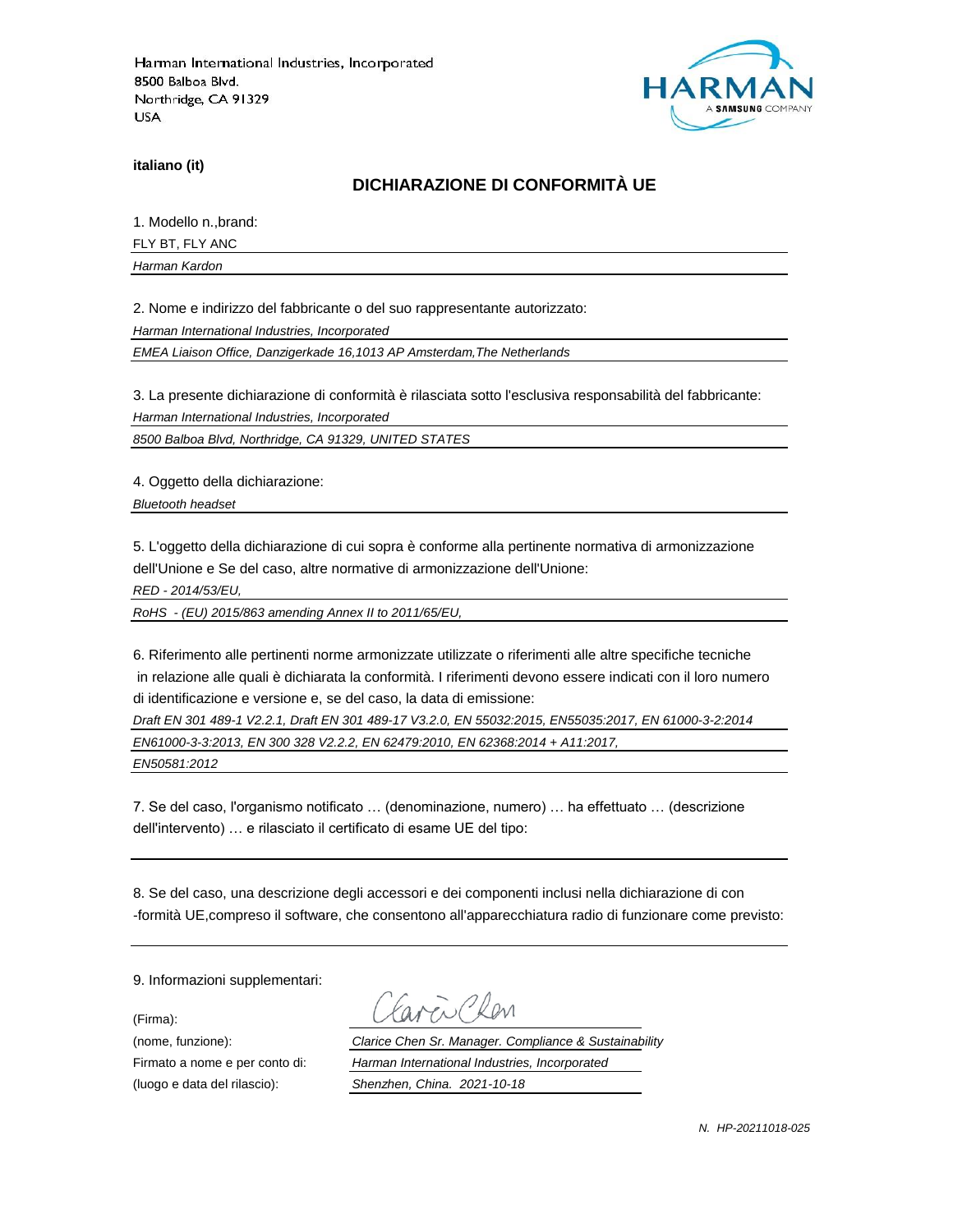

**dansk (da)**

#### **EU-OVERENSSTEMMELSESERKLÆ RING**

1. Model nr., mærke:

FLY BT, FLY ANC

*Harman Kardon*

2. Navn og adresse på fabrikanten eller dennes bemyndigede repræ sentant:

*Harman International Industries, Incorporated*

*EMEA Liaison Office, Danzigerkade 16,1013 AP Amsterdam,The Netherlands*

3. Denne overensstemmelseserklæring udstedes på fabrikantens ansvar:

*Harman International Industries, Incorporated*

*8500 Balboa Blvd, Northridge, CA 91329, UNITED STATES*

4. Erklæringens genstand:

*Bluetooth headset*

5. Genstanden for erklæringen, som beskrevet ovenfor, er i overensstemmelse med den relevante EU-harmoniseringslovgivning og Eventuelt anden EU-harmoniseringslovgivning:

*RED - 2014/53/EU,*

*RoHS - (EU) 2015/863 amending Annex II to 2011/65/EU,*

6.Henvisninger til de relevante anvendte harmoniserede standarder eller henvisninger til de andre tekniske specifikationer, som der erklæres overensstemmelse med. Henvisninger angives med deres identifikationsnummer og version og eventuelt udstedelsesdato:

*Draft EN 301 489-1 V2.2.1, Draft EN 301 489-17 V3.2.0, EN 55032:2015, EN55035:2017, EN 61000-3-2:2014 EN61000-3-3:2013, EN 300 328 V2.2.2, EN 62479:2010, EN 62368:2014 + A11:2017,* 

*EN50581:2012*

7. Hvor det er relevant, det bemyndigede organ … (navn, nummer) har foretaget … (beskrivelse af aktiviteten) … og udstedt EU-typeafprøvningsattest:

8. I givet fald beskrivelse af tilbehør og komponenter, herunder software, som får radioudstyret til at fungere efter hensigten og er dækket af EU-overensstemmelseserklæringen:

9. Supplerende oplysninger:

(Underskrift):

(udstedelsessted og -dato): *Shenzhen, China. 2021-10-18*

(navn, stilling) (underskrift): *Clarice Chen Sr. Manager. Compliance & Sustainability* Underskrevet for og på vegne af: *Harman International Industries, Incorporated*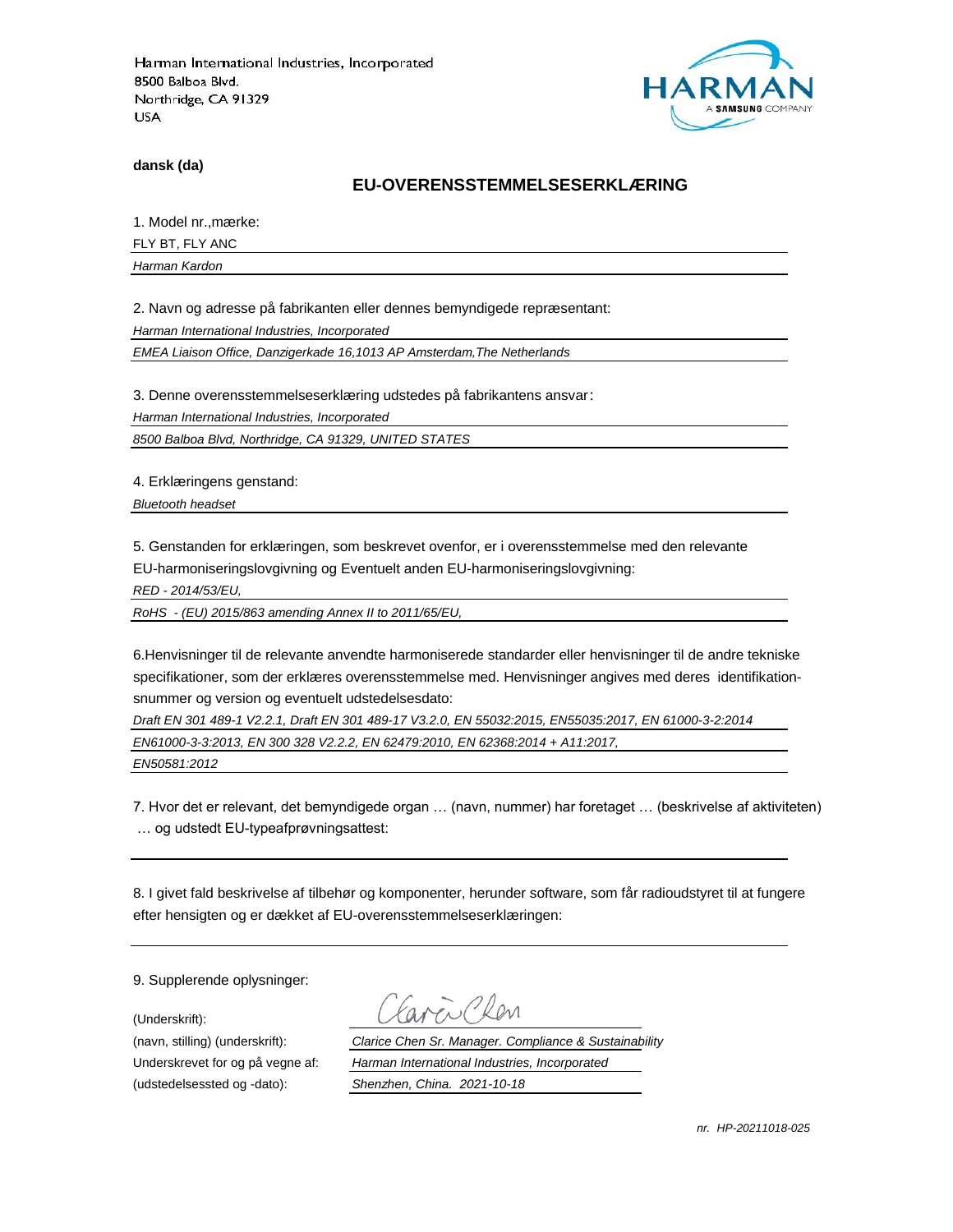

**ελληνικά (el)**

#### **ΔΗΛΩΣΗ ΣΥΜΜΟΡΦΩΣΗΣ ΕΕ**

1. Αριθμός μοντέλου, εμπορικό σήμα: FLY BT, FLY ANC

*Harman Kardon*

2. Όνομα και διεύθυνση του κατασκευαστή ή του εξουσιοδοτημένου αντιπροσώπου του:

*Harman International Industries, Incorporated*

*EMEA Liaison Office, Danzigerkade 16,1013 AP Amsterdam,The Netherlands*

3. Η παρούσα δήλωση συμμόρφωσης εκδίδεται με αποκλειστική ευθύνη του κατασκευαστή:

*Harman International Industries, Incorporated*

*8500 Balboa Blvd, Northridge, CA 91329, UNITED STATES*

4.Αντικείμενο της δήλωσης:

*Bluetooth headset*

5. Ο στόχος της δήλωσης που περιγράφεται παραπάνω είναι σύμφωνος προς τη σχετική ενωσιακή νομοθεσία εναρμόνισης και Άλλη ενωσιακή νομοθεσία εναρμόνισης, κατά περίπτωση

*RED - 2014/53/EU,*

*RoHS - (EU) 2015/863 amending Annex II to 2011/65/EU,*

6. Αναφορές στα σχετικά εναρμονισμένα πρότυπα που χρησιμοποιούνται ή αναφορές στις λοιπές τεχνικές προδιαγραφές σε σχέση με τις οποίες δηλώνεται η συμμόρφωση. Οι αναφορές πρέπει να απαριθμούνται με τον αριθμό αναγνώρισης και την έκδοση και, κατά περίπτωση, την ημερομηνία δημοσίευσής τους: *Draft EN 301 489-1 V2.2.1, Draft EN 301 489-17 V3.2.0, EN 55032:2015, EN55035:2017, EN 61000-3-2:2014 EN61000-3-3:2013, EN 300 328 V2.2.2, EN 62479:2010, EN 62368:2014 + A11:2017, EN50581:2012*

7.Όπου έχει εφαρμογή, ο κοινοποιημένος οργανισμός … (ονομασία, αριθμός) … πραγματοποίησε (περιγραφή της παρέμβασης) … και εξέδωσε το πιστοποιητικό εξέτασης τύπου ΕΕ:

8.Όπου έχει εφαρμογή, περιγραφή των παρελκόμενων και εξαρτημάτων, συμπεριλαμβανομένου του λογισμικού, που επιτρέπουν στον ραδιοεξοπλισμό να λειτουργεί όπως προβλέπεται και που καλύπτ -N43ονται από τη δήλωση συμμόρφωσης:

9. Συμπληρωματικές πληροφορίες:

(υπογραφή):

 $R_{\text{N}}$ (όνομα, θέση): *Clarice Chen Sr. Manager. Compliance & Sustainability* Υπογραφή για λογαριασμό εξ ονόματος: *Harman International Industries, Incorporated*

(τόπος και ημερομηνία έκδοσης): *Shenzhen, China. 2021-10-18*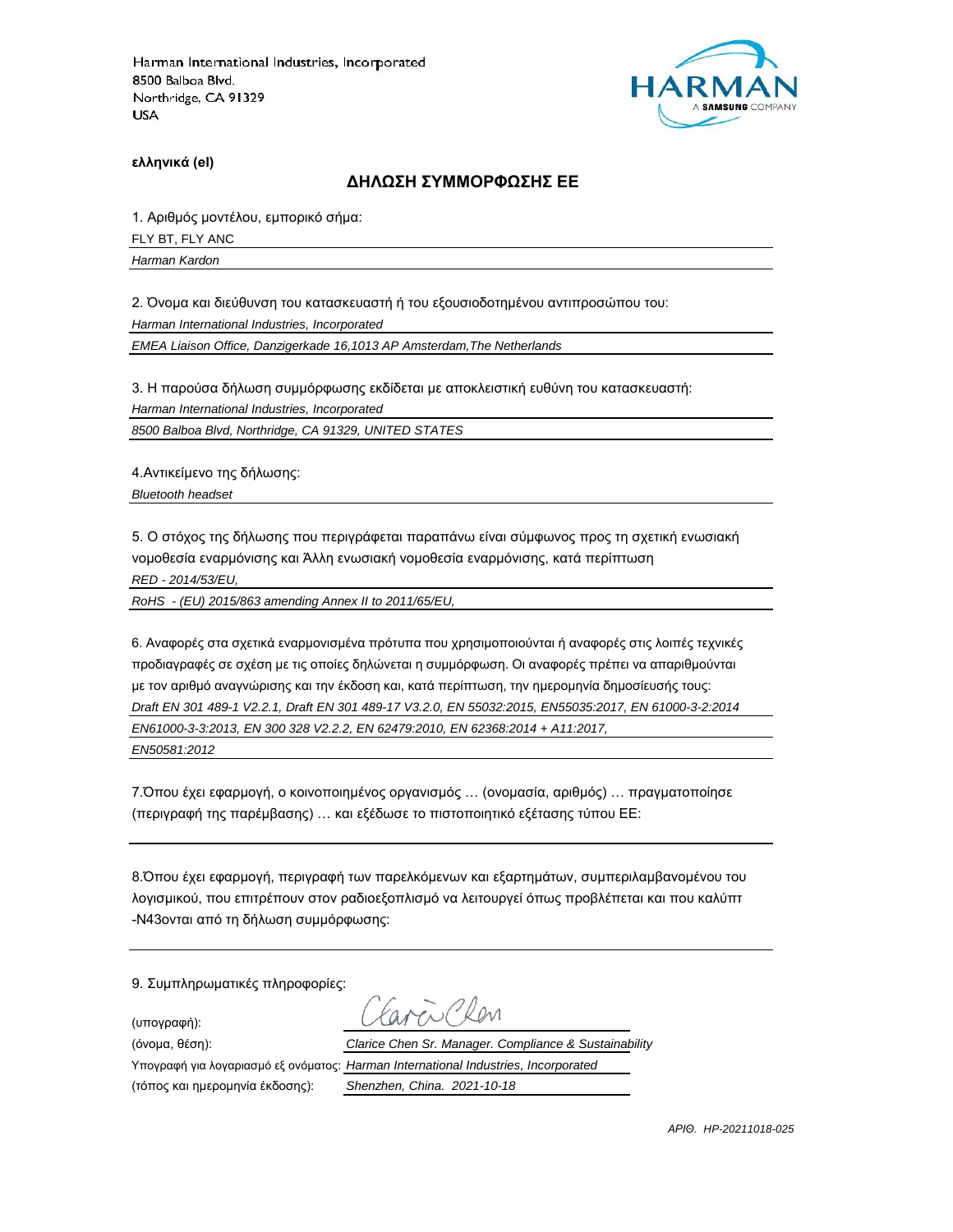

**français (fr)**

#### **DECLARATION UE DE CONFORMITE**

1. numéro de modèle,marque:

FLY BT, FLY ANC

*Harman Kardon*

2. Nom et adresse du fabricant ou de son mandataire:

*Harman International Industries, Incorporated*

*EMEA Liaison Office, Danzigerkade 16,1013 AP Amsterdam,The Netherlands*

3. La présente déclaration de conformité est établie sous la seule responsabilité du fabricant:

*Harman International Industries, Incorporated*

*8500 Balboa Blvd, Northridge, CA 91329, UNITED STATES*

4. Objet de la déclaration:

*Bluetooth headset*

5. L'objet de la déclaration décrit ci-dessus est conforme à la législation d'harmonisation de l'Union applicable et Autres législations d'harmonisation de l'Union, s'il y a lieu:

*RED - 2014/53/EU,*

*RoHS - (EU) 2015/863 amending Annex II to 2011/65/EU,*

6. Références des normes harmonisées pertinentes appliquées ou des autres spécifications techniques par rapport auxquelles la conformité est déclarée. Il faut indiquer, pour chaque référence, le numéro d'identification, la version et, le cas échéant, la date d'émission:

*Draft EN 301 489-1 V2.2.1, Draft EN 301 489-17 V3.2.0, EN 55032:2015, EN55035:2017, EN 61000-3-2:2014 EN61000-3-3:2013, EN 300 328 V2.2.2, EN 62479:2010, EN 62368:2014 + A11:2017,* 

*EN50581:2012*

7.S'il y a lieu: l'organisme notifié … (nom, numéro) … a réalisé … (description de l'intervention) … et a délivré le certificat d'examen UE de type:

8.S'il y a lieu, description des accessoires et des éléments (y compris logiciels) qui permettent à l'équipement radioélectrique de fonctionner selon sa destination et qui sont couverts par la déclaration UE de conformité:

9. Informations complémentaires:

(Signature):

(nom, fonction): *Clarice Chen Sr. Manager. Compliance & Sustainability* Signé par et au nom de: *Harman International Industries, Incorporated* (lieu et date d'émission): *Shenzhen, China. 2021-10-18*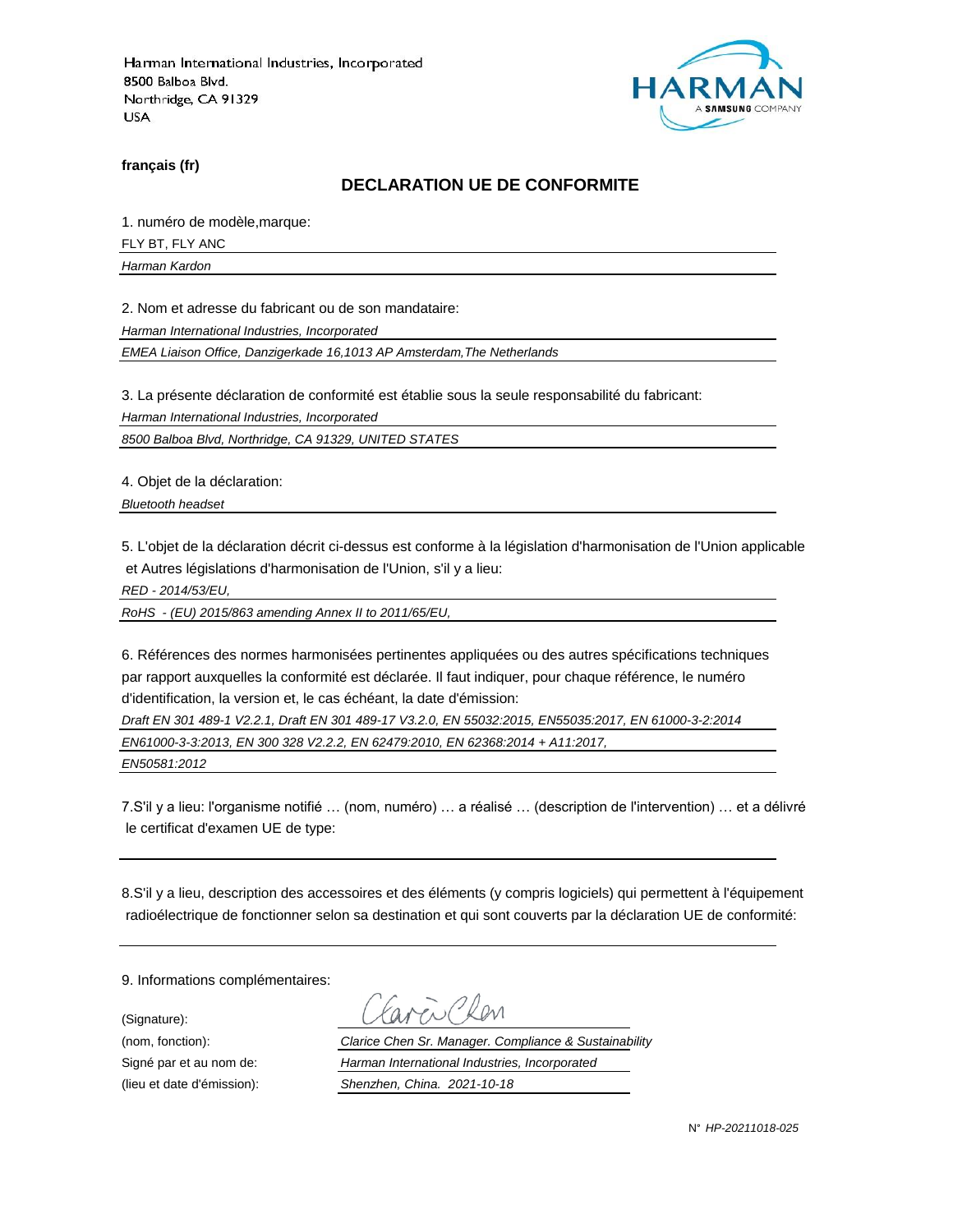

**latviešu valoda (lv)**

# **ES ATBILSTĪBAS DEKLARĀCIJA**

1. Modela Nr.,brand:

FLY BT, FLY ANC

*Harman Kardon*

2. Ražotāja vai viņa pilnvarotā pārstāvja vārds, uzvārds/nosaukums un adrese:

*Harman International Industries, Incorporated*

*EMEA Liaison Office, Danzigerkade 16,1013 AP Amsterdam,The Netherlands*

3. Šī atbilstības deklarācija ir izdota vienīgi uz šāda ražotāja atbildību:

*Harman International Industries, Incorporated*

*8500 Balboa Blvd, Northridge, CA 91329, UNITED STATES*

4. Deklarācijas priekšmets:

*Bluetooth headset*

5. Iepriekš aprakstītais deklarācijas priekšmets atbilst attiecīgajam Savienības saskaņotajam tiesību aktam un Citam Savienības saskaņotajam tiesību aktam, ja piemērojams

*RED - 2014/53/EU,*

*RoHS - (EU) 2015/863 amending Annex II to 2011/65/EU,*

6. Atsauces uz attiecīgajiem izmantojamiem saskaņotajiem standartiem vai uz citām tehniskajām specifikācijām ,attiecībā uz ko tiek deklarēta atbilstība. Atsauces jāuzskaita ar to identifikācijas numuriem un versijām un attiecīgā gadījumā ar izdošanas datumu:

*Draft EN 301 489-1 V2.2.1, Draft EN 301 489-17 V3.2.0, EN 55032:2015, EN55035:2017, EN 61000-3-2:2014 EN61000-3-3:2013, EN 300 328 V2.2.2, EN 62479:2010, EN 62368:2014 + A11:2017, EN50581:2012*

7. Attiecīgā gadījumā paziņotā struktūra … (nosaukums, numurs) … ir veikusi … (darbības apraksts) … un izdevusi ES tipa pārbaudes sertifikātu:

8.Attiecīgā gadījumā palīgierīču un komponentu apraksts, ieskaitot programmatūras aprakstu,kas nodrošina radioiekārtas paredzēto darbību un uz ko attiecas ES atbilstības deklarācija:

9. Papildinformācija:

(Paraksts):

(vārds, uzvārds, amats): *Clarice Chen Sr. Manager. Compliance & Sustainability* Parakstīts šādas personas vārdā: *Harman International Industries, Incorporated* (izdošanas vieta un datums): *Shenzhen, China. 2021-10-18*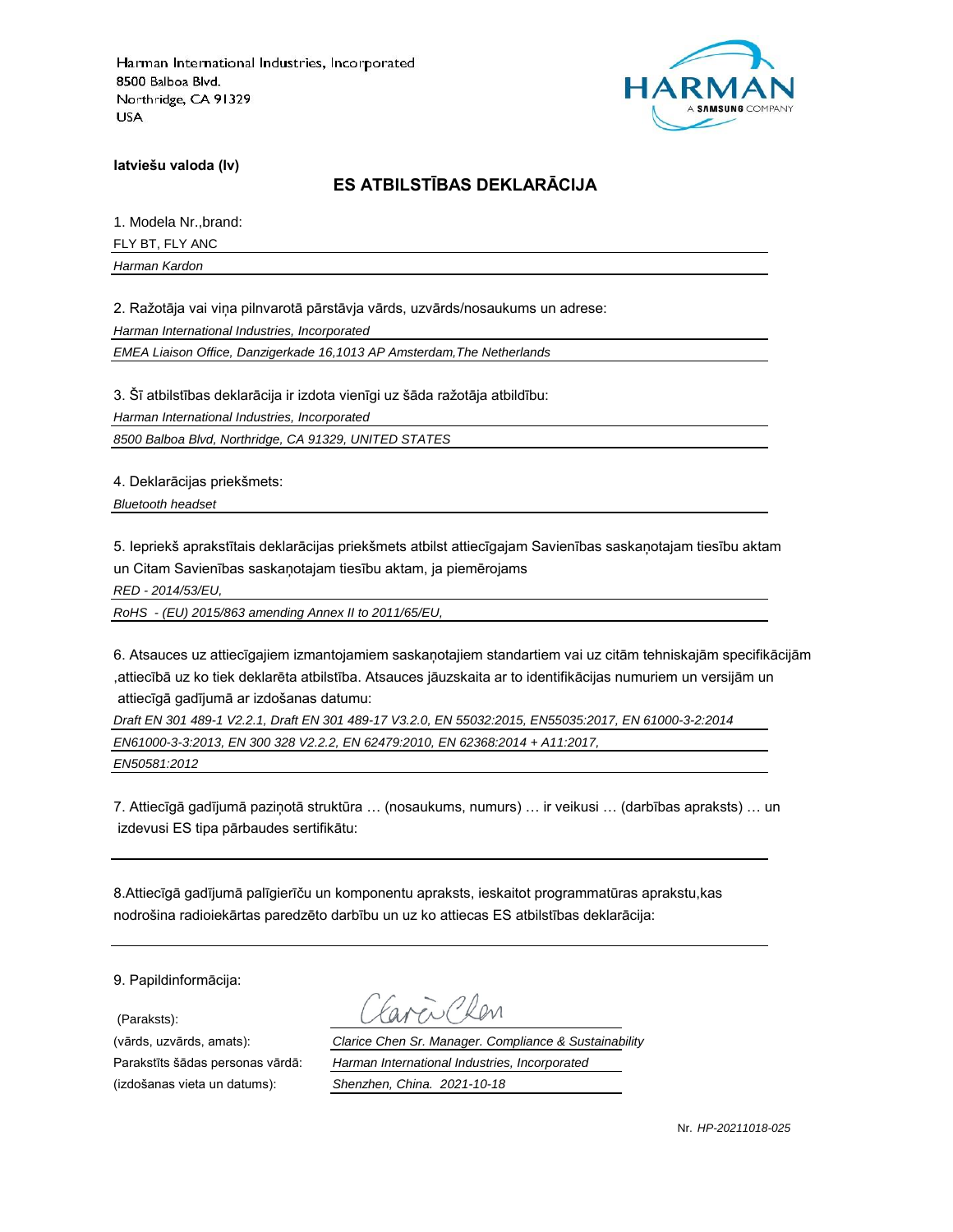

**lietuvių kalba (lt)**

### **ES ATITIKTIES DEKLARACIJA**

1. Modelio Nr., Prekės ženklas: FLY BT, FLY ANC *Harman Kardon*

2. Gamintojo arba jo įgaliotojo atstovo pavadinimas ir adresas:

*Harman International Industries, Incorporated*

*EMEA Liaison Office, Danzigerkade 16,1013 AP Amsterdam,The Netherlands*

3. Ši atitikties deklaracija išduota tik gamintojo atsakomybe:

*Harman International Industries, Incorporated*

*8500 Balboa Blvd, Northridge, CA 91329, UNITED STATES*

4. Deklaracijos objektas:

*Bluetooth headset*

5. Pirmiau aprašytas deklaracijos objektas atitinka susijusius derinamuosius Sąjungos teisės aktus ir kitus derinamuosius Sąjungos teisės aktus, jeigu taikoma.

*RED - 2014/53/EU,*

*RoHS - (EU) 2015/863 amending Annex II to 2011/65/EU,*

6. Nuorodos į susijusius taikytus darniuosius standartus arba kitas technines specifikacijas, pagal kurias buvo deklaruota atitiktis. Nuorodos turi būti išvardijamos nurodant jų identifikacinius numerius,ersijas ir, kai taikoma, paskelbimo datas:

*Draft EN 301 489-1 V2.2.1, Draft EN 301 489-17 V3.2.0, EN 55032:2015, EN55035:2017, EN 61000-3-2:2014 EN61000-3-3:2013, EN 300 328 V2.2.2, EN 62479:2010, EN 62368:2014 + A11:2017, EN50581:2012*

7. Kai taikytina, notifikuotoji įstaiga … (pavadinimas, numeris)… atliko… (dalyvavimo procese aprašymas) ir išdavė ES tipo tyrimo sertifikatą:

8. Kai taikytina, pagalbinių įtaisų ir komponentų, įskaitant programinę įrangą, kurie leidžia radijo įrenginiams veikti pagal paskirtį ir yra įtraukti į ES atitikties deklaraciją, aprašas:

9. Papildoma informacija:

(Parašas):

(vardas ir pavardė, pareigos): *Clarice Chen Sr. Manager. Compliance & Sustainability* Už ką ir kieno vardu pasirašyta: *Harman International Industries, Incorporated* (išdavimo data ir vieta): *Shenzhen, China. 2021-10-18*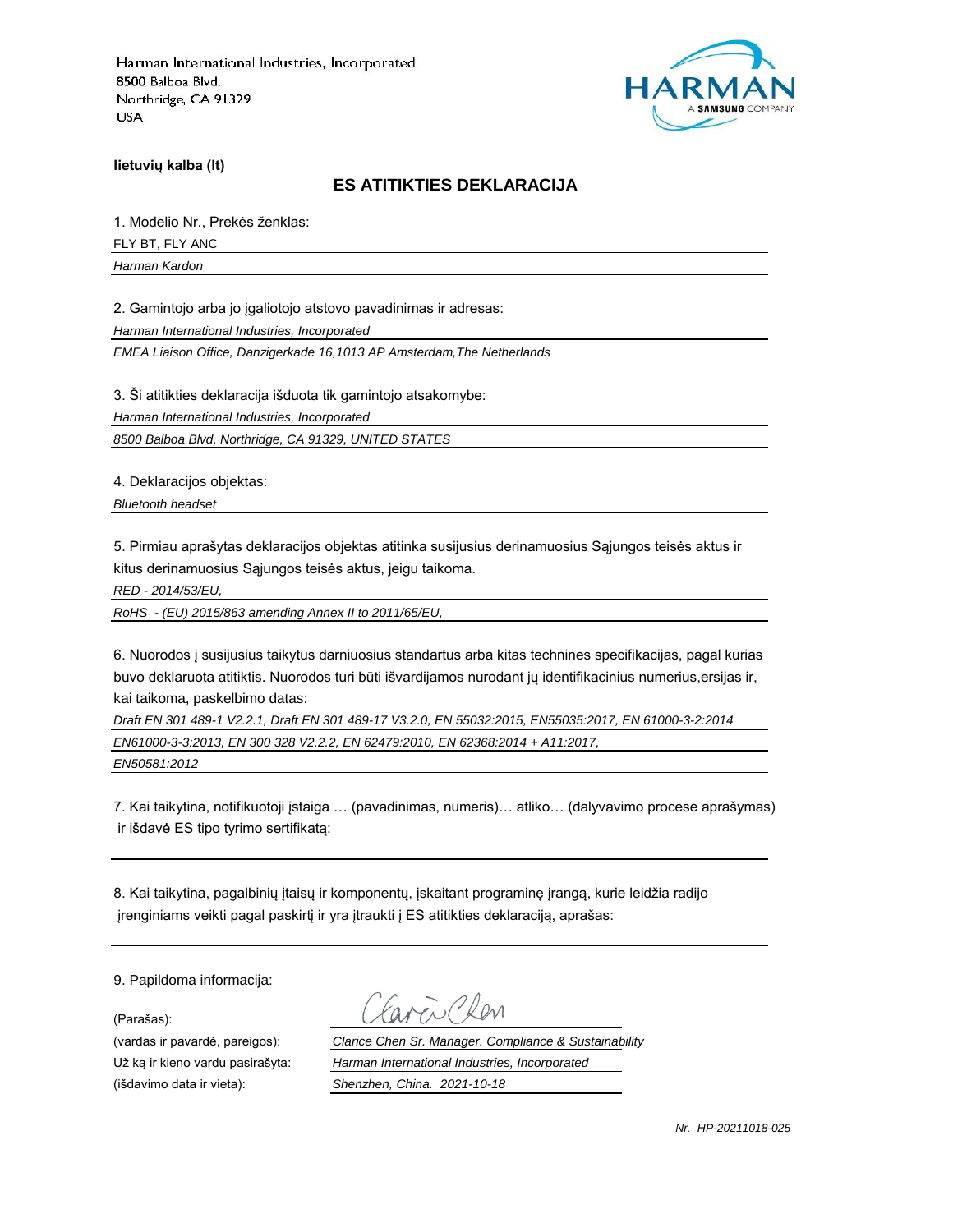

**Nederlands (nl)**

#### **EU-CONFORMITEITSVERKLARING**

1.Model nr.,Merk:

FLY BT, FLY ANC

*Harman Kardon*

2. Naam en adres van de fabrikant of zijn gemachtigde:

*Harman International Industries, Incorporated*

*EMEA Liaison Office, Danzigerkade 16,1013 AP Amsterdam,The Netherlands*

3. Deze conformiteitsverklaring wordt afgegeven onder volledige verantwoordelijkheid van de fabrikant:

*Harman International Industries, Incorporated*

*8500 Balboa Blvd, Northridge, CA 91329, UNITED STATES*

4. Voorwerp van de verklaring:

*Bluetooth headset*

5.Het hierboven beschreven voorwerp van de verklaring is in overeenstemming met de desbetreffende harmonisatiewetgeving van de Unie en andere harmonisatiewetgeving van de Unie, indien van toepassing: *RED - 2014/53/EU,*

*RoHS - (EU) 2015/863 amending Annex II to 2011/65/EU,*

6. Vermelding van de toegepaste relevante geharmoniseerde normen of van de andere technische specificaties waarop de conformiteitsverklaring betrekking heeft. Bij de opgave van de referenties moeten het identificatie nummer en de versie en, in voorkomend geval, de datum van publicatie worden vermeld:

*Draft EN 301 489-1 V2.2.1, Draft EN 301 489-17 V3.2.0, EN 55032:2015, EN55035:2017, EN 61000-3-2:2014*

*EN61000-3-3:2013, EN 300 328 V2.2.2, EN 62479:2010, EN 62368:2014 + A11:2017,* 

*EN50581:2012*

7.(Indien van toepassing) De aangemelde instantie … (naam, nummer) … heeft een … (beschrijving van de werkzaamheden) … uitgevoerd en het certificaat van EU-typeonderzoek … afgegeven:

8. Indien van toepassing, beschrijving van de accessoires en onderdelen, die het mogelijk maken dat de radioapparatuur functioneert zoals bedoeld en die onder de EU-conformiteitsverklaring vallen:

9. Aanvullende informatie:

(Handtekening):

(naam, functie): *Clarice Chen Sr. Manager. Compliance & Sustainability* Ondertekend voor en namens: *Harman International Industries, Incorporated* (plaats en datum van afgifte): *Shenzhen, China. 2021-10-18*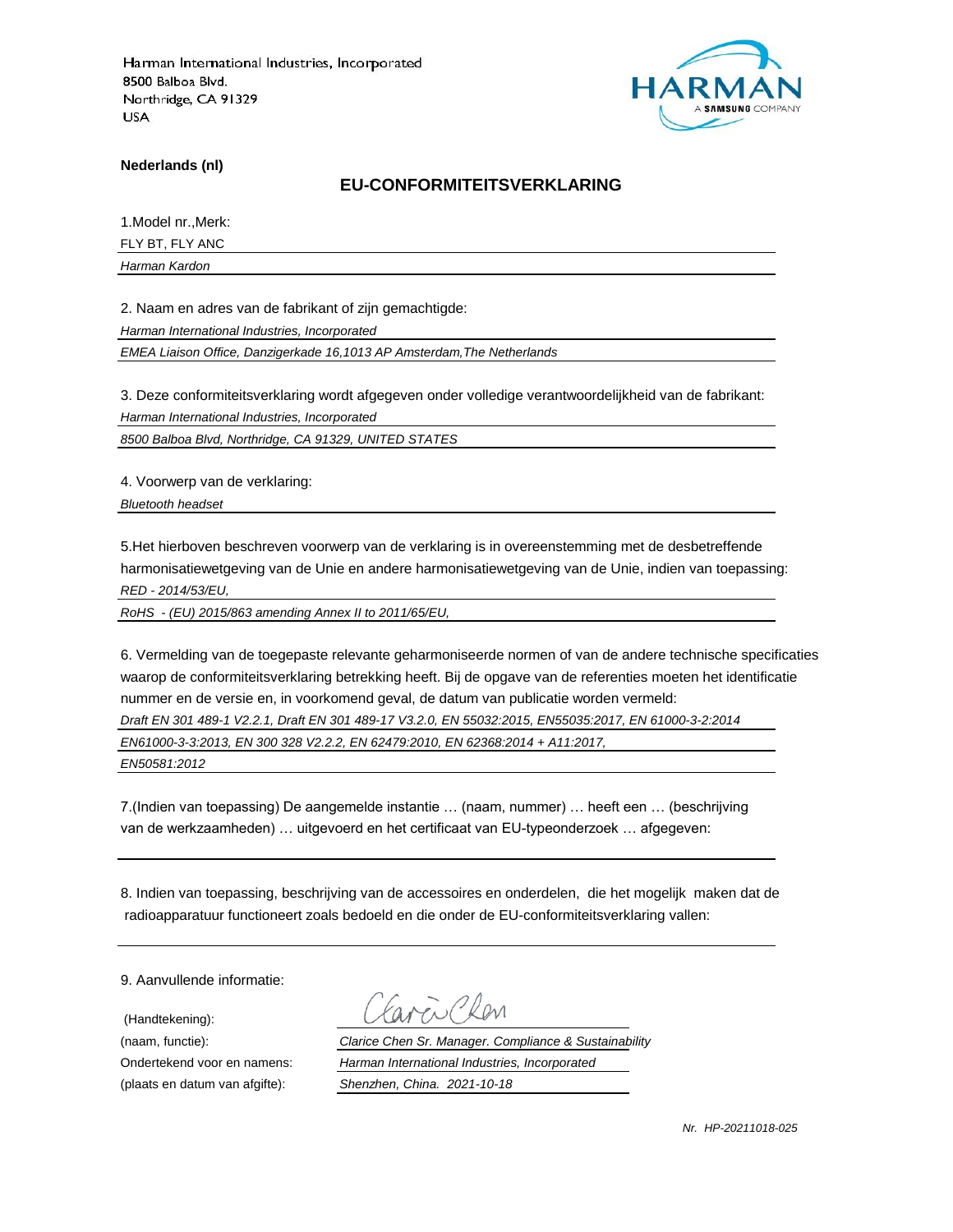

**Română (ro)**

### **DECLARAȚIA UE DE CONFORMITATE**

1. Număr model, marcă:

FLY BT, FLY ANC

*Harman Kardon*

2. Denumirea și adresa producătorului sau a reprezentantului său autorizat:

*Harman International Industries, Incorporated*

*EMEA Liaison Office, Danzigerkade 16,1013 AP Amsterdam,The Netherlands*

3. Prezenta declarație de conformitate este emisă pe răspunderea exclusivă a producătorului:

*Harman International Industries, Incorporated*

*8500 Balboa Blvd, Northridge, CA 91329, UNITED STATES*

4.Obiectul declarației:

*Bluetooth headset*

5. Obiectul declarației descris mai sus este în conformitate cu legislația relevantă de armonizare a Uniunii: și După caz, alte acte din legislația de armonizare a Uniunii

*RED - 2014/53/EU,*

*RoHS - (EU) 2015/863 amending Annex II to 2011/65/EU,*

6. Trimiterile la standardele armonizate relevante folosite sau trimiterile la alte specificații tehnice în legătură cu care se declară conformitatea. Referințele sunt enumerate împreună cu numerele de identificare și cu versiunea acestora precum și cu data eliberării, după caz:

*Draft EN 301 489-1 V2.2.1, Draft EN 301 489-17 V3.2.0, EN 55032:2015, EN55035:2017, EN 61000-3-2:2014 EN61000-3-3:2013, EN 300 328 V2.2.2, EN 62479:2010, EN 62368:2014 + A11:2017,* 

*EN50581:2012*

7. După caz, organismul notificat … (denumire, număr) ... a efectuat … (descrierea intervenției) și a emis certificatul de examinare UE de tip:

8. După caz, o descriere a accesoriilor și componentelor, inclusiv a produselor software, care permit echipamentelor radio să funcționeze corespunzător și care sunt incluse în declarația de conformitate:

9. Informații suplimentare:

(Semnătura):

(numele, funcția) : *Clarice Chen Sr. Manager. Compliance & Sustainability* Semnat pentru și în numele: *Harman International Industries, Incorporated* (locul și data emiterii): *Shenzhen, China. 2021-10-18*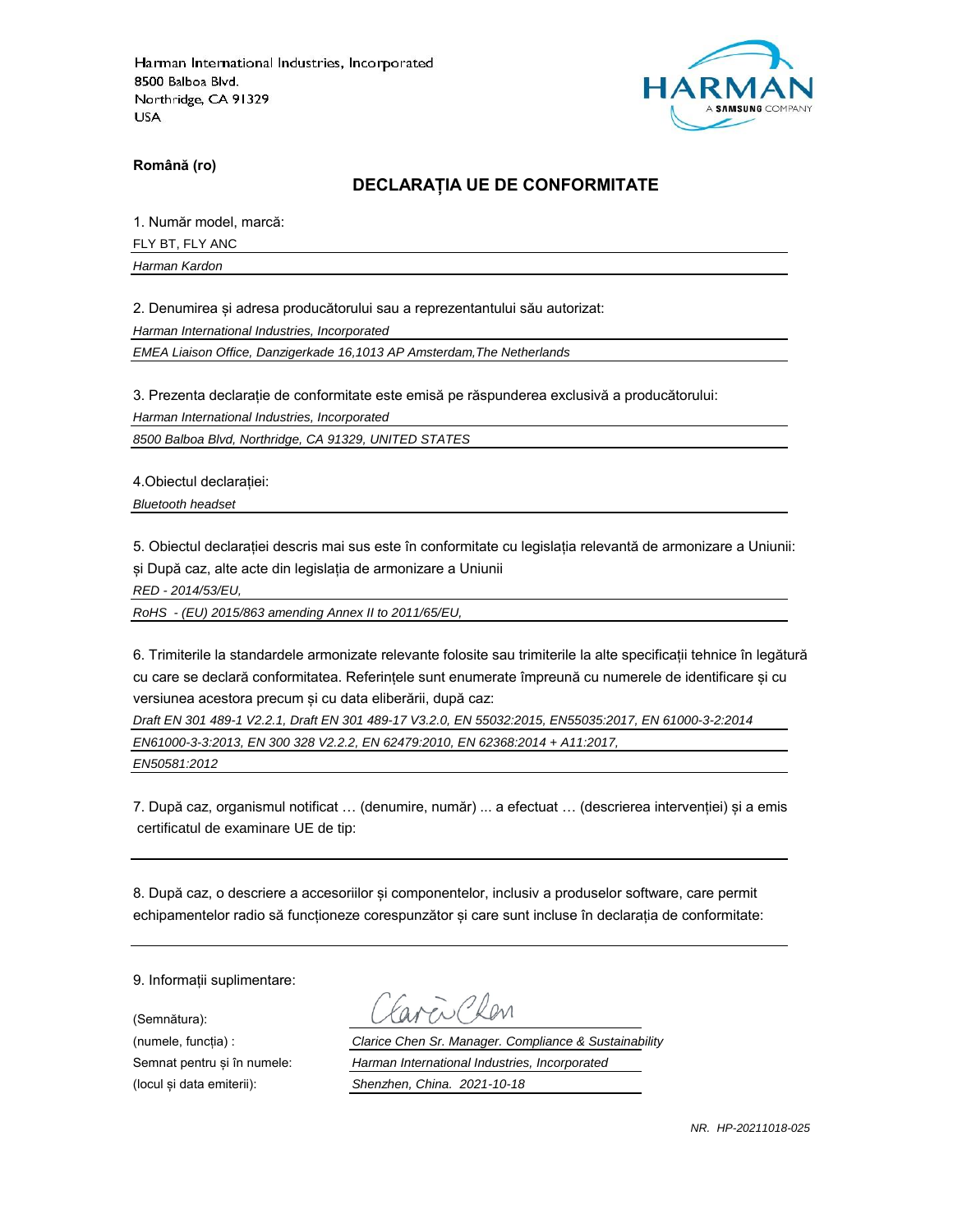

**Suomi (fi)**

#### **EU-VAATIMUSTENMUKAISUUSVAKUUTUS**

1. Malli nro.,merkki:

FLY BT, FLY ANC

*Harman Kardon*

2. Valmistajan tai sen valtuutetun edustajan nimi ja osoite:

*Harman International Industries, Incorporated*

*EMEA Liaison Office, Danzigerkade 16,1013 AP Amsterdam,The Netherlands*

3. Tämä vaatimustenmukaisuusvakuutus on annettu valmistajan yksinomaisella vastuulla:

*Harman International Industries, Incorporated*

*8500 Balboa Blvd, Northridge, CA 91329, UNITED STATES*

4. Vakuutuksen kohde:

*Bluetooth headset*

5. Edellä kuvattu vakuutuksen kohde on asiaa koskevan unionin yhdenmukaistamislainsäädännön vaatimusten mukainen ja Muu unionin yhdenmukaistamissäädös (tapauksen mukaan):

*RED - 2014/53/EU,*

*RoHS - (EU) 2015/863 amending Annex II to 2011/65/EU,*

6. Viittaus niihin asiaankuuluviin yhdenmukaistettuihin standardeihin, joita on käytetty, tai viittaus muihin teknisiin eritelmiin, joiden perusteella vaatimustenmukaisuusvakuutus on annettu. Viittausten luettelossa on mainittava niiden tunnistenumero ja versio ja tapauksen mukaan antopäivä:

*Draft EN 301 489-1 V2.2.1, Draft EN 301 489-17 V3.2.0, EN 55032:2015, EN55035:2017, EN 61000-3-2:2014*

*EN61000-3-3:2013, EN 300 328 V2.2.2, EN 62479:2010, EN 62368:2014 + A11:2017,* 

*EN50581:2012*

7. Tapauksen mukaan ilmoitettu laitos … (nimi, numero) … suoritti … (toimenpiteen kuvaus) … ja antoi EU-tyyppitarkastustodistuksen: …

8. Tapauksen mukaan kuvaus lisälaitteista ja osista, myös ohjelmistoista, jotka mahdollistavat radiolaitteen käyttötarkoituksen mukaisen käytön ja jotka EU-vaatimustenmukaisuusvakuutus kattaa:

9. Lisätietoja:

(allekirjoitus):

(antamispaikka ja -päivämäärä): *Shenzhen, China. 2021-10-18*

(nimi, tehtävä): *Clarice Chen Sr. Manager. Compliance & Sustainability* Seuraavan puolesta allekirjoittanut: *Harman International Industries, Incorporated*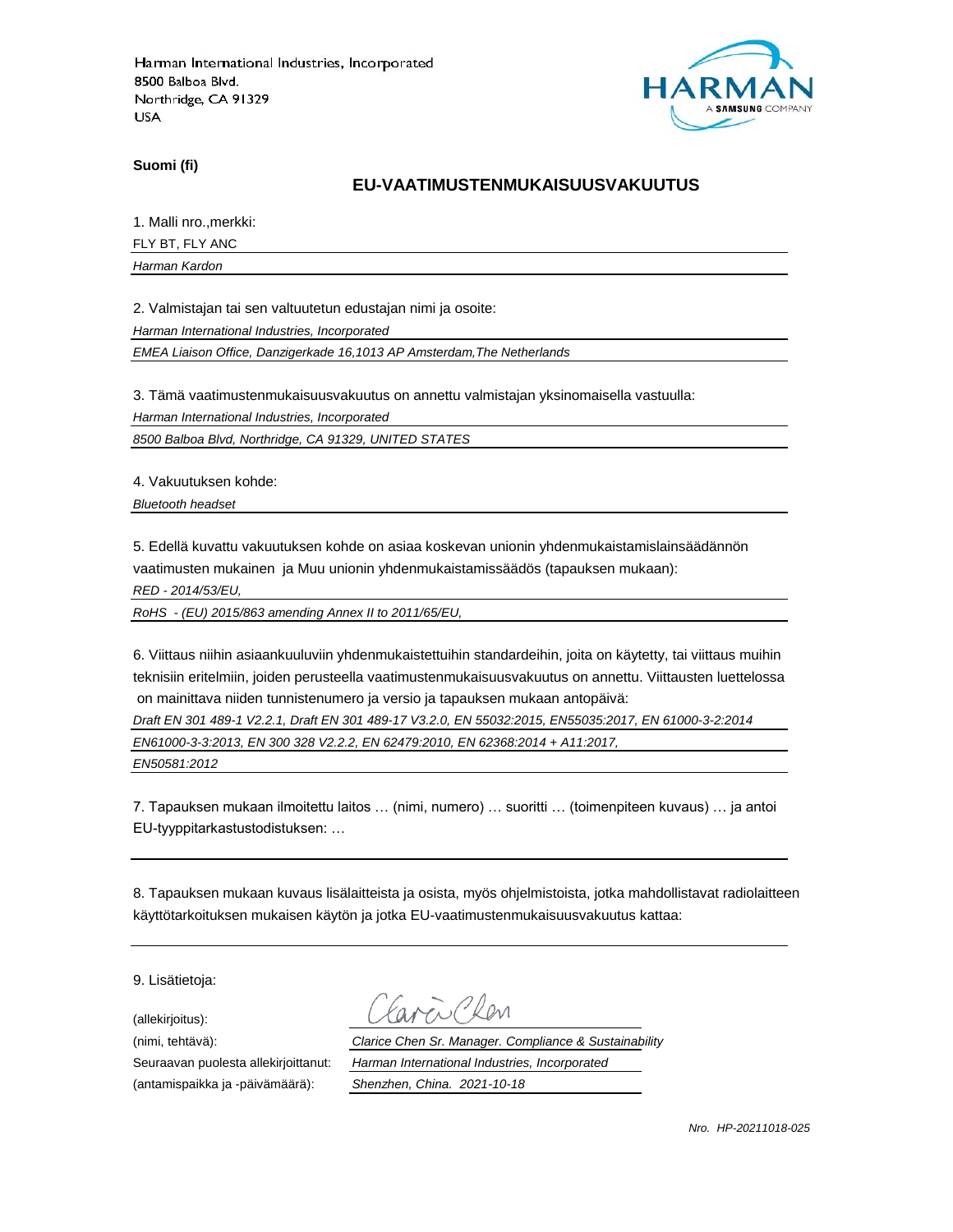

**magyar (hu)**

# **EU-MEGFELELŐSÉGI NYILATKOZAT**

1.Modellazonosító,márka:

FLY BT, FLY ANC

*Harman Kardon*

2. A gyártó vagy meghatalmazott képviselőjének neve és címe:

*Harman International Industries, Incorporated*

*EMEA Liaison Office, Danzigerkade 16,1013 AP Amsterdam,The Netherlands*

3. Ezt a megfelelőségi nyilatkozatot a gyártó kizárólagos felelőssége mellett adják ki:

*Harman International Industries, Incorporated*

*8500 Balboa Blvd, Northridge, CA 91329, UNITED STATES*

4. A nyilatkozat tárgya:

*Bluetooth headset*

5. A fent ismertetett nyilatkozat tárgya megfelel a vonatkozó uniós harmonizációs jogszabályoknak és adott esetben egyéb uniós harmonizációs jogszabály

*RED - 2014/53/EU,*

*RoHS - (EU) 2015/863 amending Annex II to 2011/65/EU,*

6.Az alkalmazott harmonizált szabványokra való hivatkozás vagy az azokra az egyéb műszaki előírásokra való hivatkozás, amelyekkel kapcsolatban megfelelőségi nyilatkozatot tetteké. A hivatkozásokat az azonosító számokkal együtt és a megfelelő verzió feltüntetésével kell megadni, adott esetben a kiállítás dátumával együtt: *Draft EN 301 489-1 V2.2.1, Draft EN 301 489-17 V3.2.0, EN 55032:2015, EN55035:2017, EN 61000-3-2:2014 EN61000-3-3:2013, EN 300 328 V2.2.2, EN 62479:2010, EN 62368:2014 + A11:2017, EN50581:2012*

7.A(z) ... (nevű, számú)… bejelentett szervezet adott esetben elvégezte a(z) … (a beavatkozás ismertetése) …, és a következő EU-típusvizsgálati tanúsítványt adta ki:

8. Adott esetben a tartozékok és alkatrészek leírása, ideértve a rádióberendezés rendeltetésszerű használatát lehetővé tévő és az EU-megfelelőségi nyilatkozat hatályába tartozó szoftvereket is:

9. További információk:

(aláírás):

(a kiállítás helye és dátuma): *Shenzhen, China. 2021-10-18*

(név, beosztás): *Clarice Chen Sr. Manager. Compliance & Sustainability* nevében megbízásából írták alá: *Harman International Industries, Incorporated*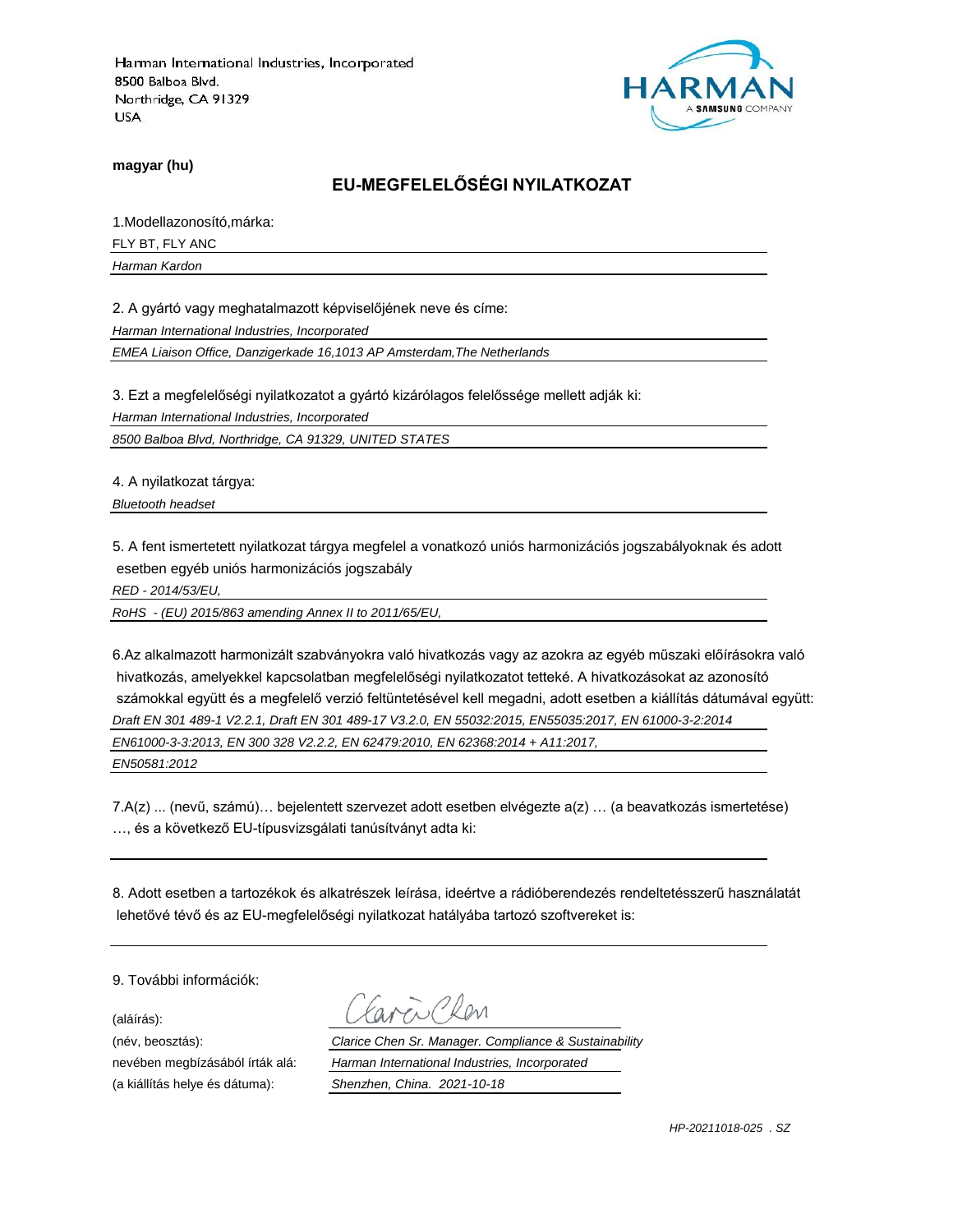

**polski (pl)**

#### **DEKLARACJA ZGODNOŚCI UE**

1. Nazwa modelu,Marka:

FLY BT, FLY ANC

*Harman Kardon*

2. Nazwa i adres producenta lub jego upoważnionego przedstawiciela:

*Harman International Industries, Incorporated*

*EMEA Liaison Office, Danzigerkade 16,1013 AP Amsterdam,The Netherlands*

3. Niniejszą deklarację zgodności wydaje się na wyłączną odpowiedzialność producenta:

*Harman International Industries, Incorporated*

*8500 Balboa Blvd, Northridge, CA 91329, UNITED STATES*

4. Przedmiot deklaracji:

*Bluetooth headset*

5.Wymieniony powyżej przedmiot niniejszej deklaracji jest zgodny z odnośnymi wymaganiami unijnego prawodawstwa harmonizacyjnego i innym unijnym prawodawstwem harmonizacyjnym, w stosownych przypadkach:

*RED - 2014/53/EU,*

*RoHS - (EU) 2015/863 amending Annex II to 2011/65/EU,*

6. Odwołania do odnośnych norm zharmonizowanych, które zastosowano, lub do innych specyfikacji technicznych,w stosunku do których deklarowana jest zgodność. Odwołania muszą być podane wraz z ich numerami identyfika cyjnymi i wersjami oraz w stosownych przypadkach z datą wydania: *Draft EN 301 489-1 V2.2.1, Draft EN 301 489-17 V3.2.0, EN 55032:2015, EN55035:2017, EN 61000-3-2:2014 EN61000-3-3:2013, EN 300 328 V2.2.2, EN 62479:2010, EN 62368:2014 + A11:2017,* 

*EN50581:2012*

7. W stosownych przypadkach, jednostka notyfikowana … (nazwa, numer) … przeprowadziła … (opis interwencji) … i wydała certyfikat badania typu UE:

8.W stosownych przypadkach, opis elementów dodatkowych lub komponentów, w tym oprogramowania , które umoż liwiają działanie urządzenia radiowego zgodnie z przeznaczeniem i które są objęte deklaracją zgodności UE:

9. Informacje dodatkowe:

(podpis):

(imię i nazwisko, stanowisko): *Clarice Chen Sr. Manager. Compliance & Sustainability* Podpisano w imieniu: *Harman International Industries, Incorporated* (miejsce i data wydania): *Shenzhen, China. 2021-10-18*

*NR. HP-20211018-025*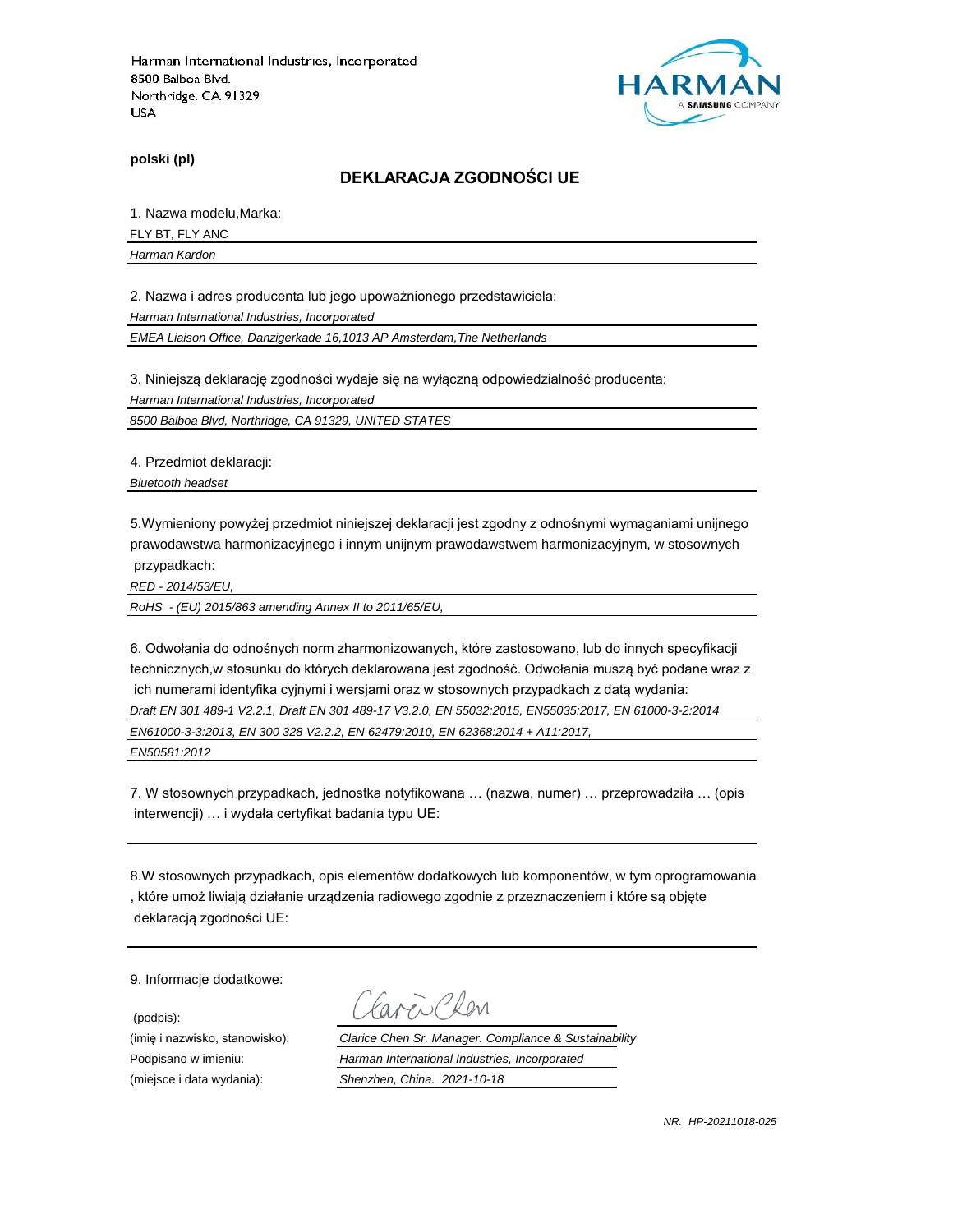

**slovenčina (sk)**

# **EÚ VYHLÁSENIE O ZHODE**

1.Číslo modelu,brand:

FLY BT, FLY ANC

*Harman Kardon*

2. Meno a adresa výrobcu alebo jeho splnomocneného zástupcu:

*Harman International Industries, Incorporated*

*EMEA Liaison Office, Danzigerkade 16,1013 AP Amsterdam,The Netherlands*

3. Toto vyhlásenie o zhode sa vydáva na výhradnú zodpovednosť výrobcu.:

*Harman International Industries, Incorporated*

*8500 Balboa Blvd, Northridge, CA 91329, UNITED STATES*

4.Predmet vyhlásenia:

*Bluetooth headset*

5. Uvedený predmet vyhlásenia je v zhode s príslušnými harmonizačnými právnymi predpismi Únie a Prípadne ďalšie harmonizačné právne predpisy Únie:

*RED - 2014/53/EU,*

*RoHS - (EU) 2015/863 amending Annex II to 2011/65/EU,*

6. Odkazy na príslušné použité harmonizované normy alebo odkazy na iné technické špecifikácie, v súvislosti s ktorými sa zhoda vyhlasuje. V rámci odkazov sa musí uviesť identifikačné číslo a verzia a prípadne dátum vydania:

*Draft EN 301 489-1 V2.2.1, Draft EN 301 489-17 V3.2.0, EN 55032:2015, EN55035:2017, EN 61000-3-2:2014 EN61000-3-3:2013, EN 300 328 V2.2.2, EN 62479:2010, EN 62368:2014 + A11:2017, EN50581:2012*

7. Prípadne: notifikovaný orgán … (názov, číslo) … vykonal … (opis zásahu) … a vydal certifikát EÚ skúšky typu:

8. V príslušných prípadoch opis príslušenstva a komponentov vrátane softvéru, ktoré umožňujú rádiovému zariadeniu fungovať v súlade so zamýšľaným účelom, a na ktoré sa vzťahuje EÚ vyhlásenie o zhode:

9. Doplňujúce informácie:

(podpis):

(meno, funkcia): *Clarice Chen Sr. Manager. Compliance & Sustainability* Podpísané za a v mene: *Harman International Industries, Incorporated* (miesto a dátum vydania): *Shenzhen, China. 2021-10-18*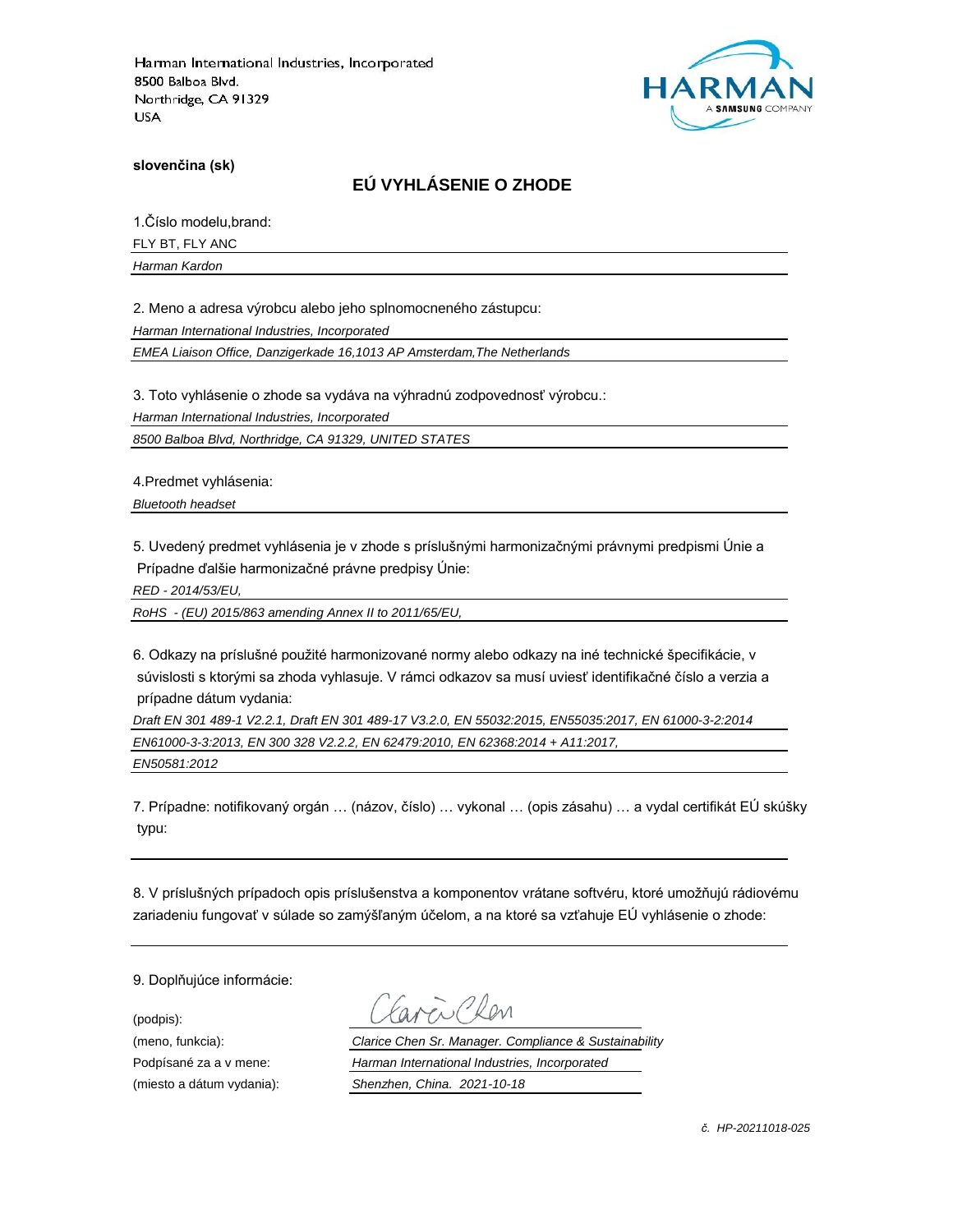

**svenska (sv)**

# **EU-FÖRSÄKRAN OM ÖVERENSSTÄMMELSE**

1. Modell nr.,varumärke**:**

FLY BT, FLY ANC

*Harman Kardon*

2. Namn på och adress till tillverkaren eller dennes representant:

*Harman International Industries, Incorporated*

*EMEA Liaison Office, Danzigerkade 16,1013 AP Amsterdam,The Netherlands*

3. Denna försäkran om överensstämmelse utfärdas på tillverkarens eget ansvar:

*Harman International Industries, Incorporated*

*8500 Balboa Blvd, Northridge, CA 91329, UNITED STATES*

4. Föremål för försäkran:

*Bluetooth headset*

5. Föremålet för försäkran ovan överensstämmer med den relevanta unionslagstiftningen om harmon -isering och Annan harmoniserad unionslagstiftning i förekommande fall

*RED - 2014/53/EU,*

*RoHS - (EU) 2015/863 amending Annex II to 2011/65/EU,*

6.Hänvisningar till de relevanta harmoniserade standarder som använts eller hänvisningar till andra tekniska specifikationer enligt vilka överensstämmelsen försäkras. Hänvisningar måste förtecknas tillsammans med identifieringsnummer och version och i förekommande fall datum för utfärdande:

*Draft EN 301 489-1 V2.2.1, Draft EN 301 489-17 V3.2.0, EN 55032:2015, EN55035:2017, EN 61000-3-2:2014*

*EN61000-3-3:2013, EN 300 328 V2.2.2, EN 62479:2010, EN 62368:2014 + A11:2017,* 

*EN50581:2012*

7. I tillämpliga fall: det anmälda organet ... (namn, nummer) ... har utfört ... (beskrivning av åtgärd) ... och utfärdat EU- typprovningsintyg:

8. I förekommande fall en beskrivning av tillbehör och komponenter, inklusive programvara, som gör det möjligt för radioutrustningen att fungera som avsett och som täcks av en EU-försäkran om överensstämmelse:

9. Ytterligare information:

(namnteckning):

EN Plen

(namn, befattning): *Clarice Chen Sr. Manager. Compliance & Sustainability* Undertecknat för: *Harman International Industries, Incorporated* (ort och datum) *Shenzhen, China. 2021-10-18*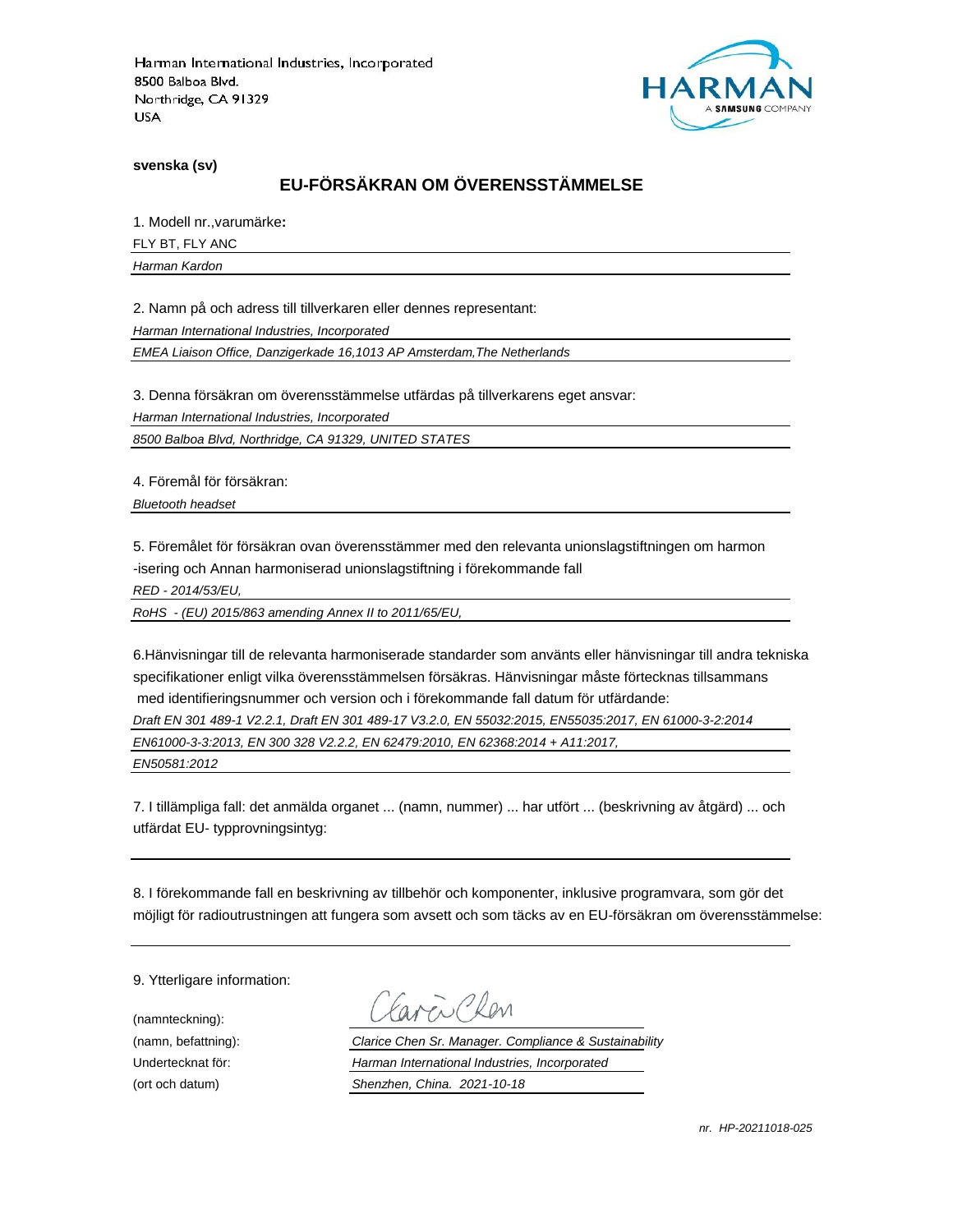

**Malti (mt)**

## **DIKJARAZZJONI TA' KONFORMITÀ TAL-UE**

1.Il-mudell Nru.,marka: FLY BT, FLY ANC *Harman Kardon*

2. L-isem u l-indirizz tal-manifattur jew tar-rappreżentant awtorizzat tiegħu:

*Harman International Industries, Incorporated*

*EMEA Liaison Office, Danzigerkade 16,1013 AP Amsterdam,The Netherlands*

3. Din id-dikjarazzjoni tal-konformità tinħareg taħt ir-responsabbiltà unika tal-manifattur:

*Harman International Industries, Incorporated*

*8500 Balboa Blvd, Northridge, CA 91329, UNITED STATES*

4.L-għan tad-dikjarazzjoni:

*Bluetooth headset*

5. L-għan tad-dikjarazzjoni deskritt hawn fuq huwa konformi mal-leġiżlazzjoni ta' armonizzazzjoni rilevanti tal -Unjon u Leġiżlazzjoni dwar l-armonizzazzjoni oħra tal-Unjoni meta tkun applikabbli

*RED - 2014/53/EU,*

*RoHS - (EU) 2015/863 amending Annex II to 2011/65/EU,*

6. Ir-referenzi għall-istandards armonizzati rilevanti li ntużaw, jew ir-referenzi għall-ispeċifikazzjonijiet tekniċi l-oħrajn li skonthom qed tiġi ddikjarata l-konformità: Ir-referenzi jridu jiġu elenkati bin-numru tal-identifikazzjoni u l-verżjoni tagħhom u, fejn applikabbli, id-data tal-ħruġ:

*Draft EN 301 489-1 V2.2.1, Draft EN 301 489-17 V3.2.0, EN 55032:2015, EN55035:2017, EN 61000-3-2:2014 EN61000-3-3:2013, EN 300 328 V2.2.2, EN 62479:2010, EN 62368:2014 + A11:2017,* 

*EN50581:2012*

7.Meta applikabbli, il-korp notifikat … (l-isem, in-numru) … wettaq… (deskrizzjoni tal-intervent) … u ħareġ iċ-ċertifikat tal-eżami tat-tip tal-UE:

8. Fejn applikabbli, deskrizzjoni tal-aċċessorji u il-komponenti, inkluż is-softwer, li jippermettu t-tagħmir tar -radju jopera kif intiż u koperti mid-dikjarazzjoni tal-konformità tal-UE:

9. Informazzjoni addizzjonali:

(firma):

ENPROM

(isem, funzjoni): *Clarice Chen Sr. Manager. Compliance & Sustainability* Iffirmat għal u f'isem: *Harman International Industries, Incorporated* (post u data tal-ħruġ): *Shenzhen, China. 2021-10-18*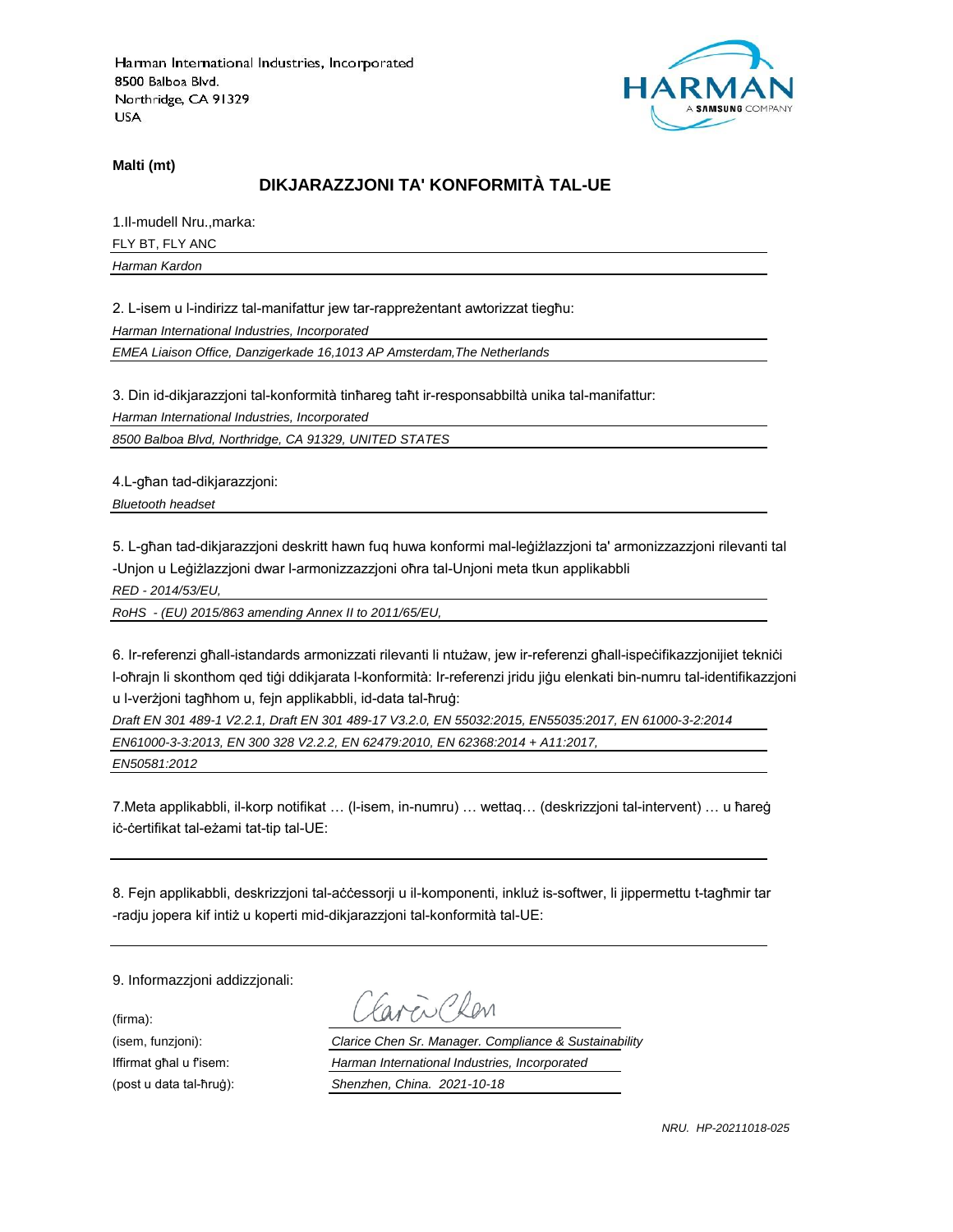

**português (pt)**

# **DECLARAÇÃO UE DE CONFORMIDADE**

1. Modelo Nº.,marca:

FLY BT, FLY ANC

*Harman Kardon*

2. Nome e endereço do fabricante ou do respetivo mandatário:

*Harman International Industries, Incorporated*

*EMEA Liaison Office, Danzigerkade 16,1013 AP Amsterdam,The Netherlands*

3. A presente declaração de conformidade é emitida sob a exclusiva responsabilidade do fabricante:

*Harman International Industries, Incorporated*

*8500 Balboa Blvd, Northridge, CA 91329, UNITED STATES*

4. Objeto da declaração:

*Bluetooth headset*

5.O objeto da declaração acima mencionada está em conformidade com a legislação de harmonização da União aplicável, Outra legislação de harmonização da União, se aplicável:

*RED - 2014/53/EU,*

*RoHS - (EU) 2015/863 amending Annex II to 2011/65/EU,*

6. Referências às normas harmonizadas aplicáveis utilizadas ou às outras especificações técnicas em relação às quais a conformidade é declarada. As referências devem ser enumeradas com os respetivos números de identificação e versão e, se for caso disso, a data de emissão:

*Draft EN 301 489-1 V2.2.1, Draft EN 301 489-17 V3.2.0, EN 55032:2015, EN55035:2017, EN 61000-3-2:2014 EN61000-3-3:2013, EN 300 328 V2.2.2, EN 62479:2010, EN 62368:2014 + A11:2017,* 

*EN50581:2012*

7. Se aplicável, o organismo notificado: (nome, número)... efetuou… (descrição da intervenção)… e emitiu o certificado de exame UE de tipo:

8. Se aplicável, descrição dos acessórios e/ou componentes, incluindo o software, que permitem que o equipamento de rádio funcione conforme o pretendido, abrangidos pela declaração UE de conformidade:

9. Informações complementares:

(assinatura):

ENCRON

(nome, cargo) : *Clarice Chen Sr. Manager. Compliance & Sustainability* Assinado por e em nome de: *Harman International Industries, Incorporated* (local e data de emissão) *Shenzhen, China. 2021-10-18*